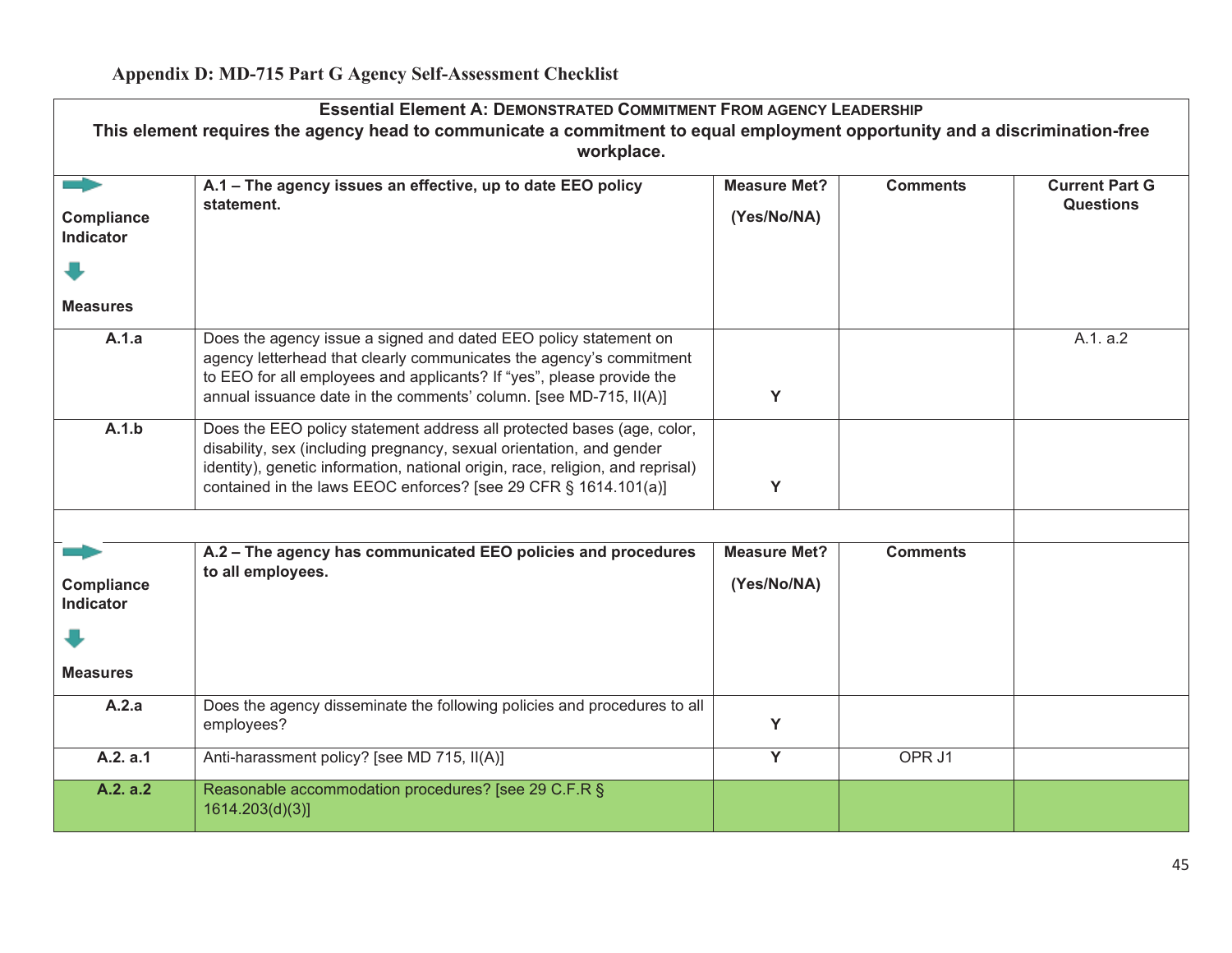| A.2.b    | Does the agency prominently post the following information throughout<br>the workplace and on its public website?                                                                         | Y |                                                                                 |       |
|----------|-------------------------------------------------------------------------------------------------------------------------------------------------------------------------------------------|---|---------------------------------------------------------------------------------|-------|
| A.2. b.1 | The business contact information for its EEO Counselors, EEO Officers,<br>Special Emphasis Program Managers, and EEO Director? [see 29 C.F.R<br>\$1614.102(b)(7)]                         | Y | http://www.dla.mil/Lan<br>dandMaritime/About/O<br>ffices/EEO.aspx               |       |
| A.2. b.2 | Written materials concerning the EEO program, laws, policy statements,<br>and the operation of the EEO complaint process? [see 29 C.F.R §<br>1614.102(b)(5)]                              | Y | http://www.dla.mil/Lan<br>dandMaritime/About/O<br>ffices/EEO.aspx               | A.2.c |
| A.2. b.3 | Reasonable accommodation procedures? [see 29 C.F.R. §<br>1614.203(d)(3)(i)] If so, please provide the internet address in the<br>comment column.                                          | Y | http://www.dla.mil/Lan<br>dandMaritime/About/O<br>ffices/EEO.aspx               | A.3.c |
| A.2.c    | Does the agency inform its employees about the following topics?                                                                                                                          | Y | http://www.dla.mil/Lan<br>dandMaritime/About/O<br>ffices/EEO.aspx               |       |
| A.2. c.1 | EEO complaint process? [see 29 CFR §§ 1614.102(a)(12) and<br>1614.102(b)(5)] If "yes", please provide how often. Real time                                                                | Y | http://www.dla.mil/Lan<br>dandMaritime/About/O<br>ffices/EEO.aspx               | A.2.a |
| A.2. c.2 | ADR process? [see MD-110, Ch. 3(II)(C)] If "yes", please provide how<br>often.                                                                                                            | Y | http://www.dla.mil/Lan<br>dandMaritime/About/O<br>ffices/EEO.aspx               |       |
| A.2. c.3 | Reasonable accommodation program? [see 29 CFR §<br>1614.203(d)(7)(ii)(C)] If "yes", please provide how often.                                                                             | Y | http://www.dla.mil/Lan<br>dandMaritime/About/O<br>ffices/EEO.aspx               |       |
| A.2. c.4 | Anti-harassment program? [see EEOC Enforcement Guidance on<br>Vicarious Employer Liability for Unlawful Harassment by Supervisors<br>(1999), § V.C.1] If "yes", please provide how often. | Y | <b>YEARLY TRAINING</b><br>IN THE LEARNING<br><b>MANAGEMENT</b><br><b>SYSTEM</b> |       |
| A.2. c.5 | Behaviors that are inappropriate in the workplace and could result in<br>disciplinary action? [5 CFR § 2635.101(b)] If "yes", please provide how<br>often.                                | Y | <b>MONTHLY SAPR</b><br>AND POSH/<br>http://www.dla.mil/Info/<br>SAPR.aspx       | A.3.b |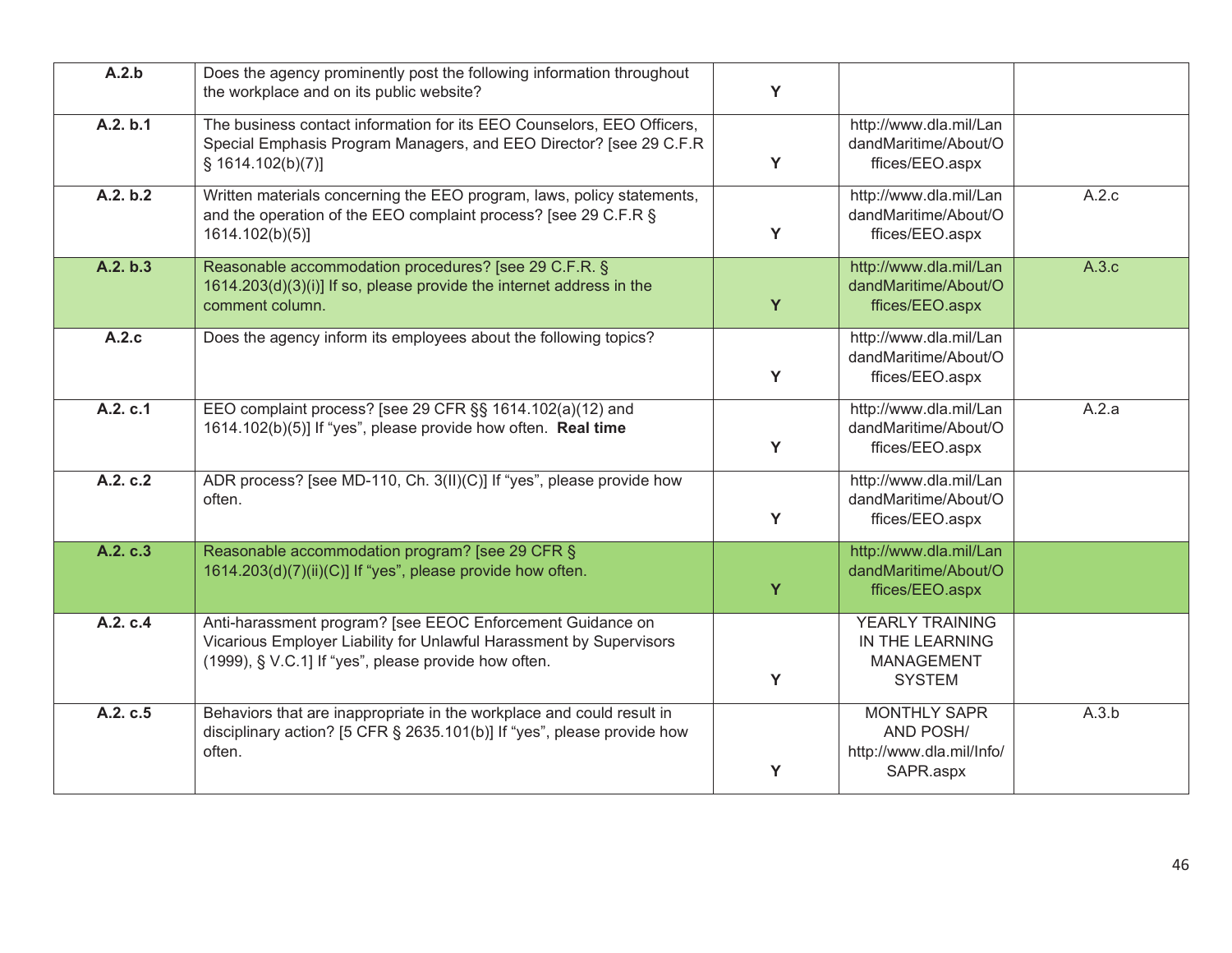|                   | A.3 - The agency assesses and ensures EEO principles are part of                                              | <b>Measure Met?</b> | <b>Comments</b>        |              |
|-------------------|---------------------------------------------------------------------------------------------------------------|---------------------|------------------------|--------------|
|                   |                                                                                                               |                     |                        |              |
| Compliance        | its culture.                                                                                                  | (Yes/No/NA)         |                        |              |
| <b>Indicator</b>  |                                                                                                               |                     |                        |              |
|                   |                                                                                                               |                     |                        |              |
|                   |                                                                                                               |                     |                        |              |
|                   |                                                                                                               |                     |                        |              |
| <b>Measures</b>   |                                                                                                               |                     |                        |              |
|                   |                                                                                                               |                     |                        |              |
| A.3.a             | Does the agency provide recognition to employees, supervisors,                                                |                     | <b>DLA AWARD</b>       |              |
|                   | managers, and units demonstrating superior accomplishment in equal                                            |                     | <b>NOMINATION</b>      |              |
|                   |                                                                                                               |                     |                        |              |
|                   | employment opportunity? [see 29 CFR § 1614.102(a) (9)] If "yes",                                              |                     | FOR ACHIEVEMENT        |              |
|                   | provide one or two examples in the comments section.                                                          |                     | IN EEO BY AN           |              |
|                   |                                                                                                               |                     |                        |              |
|                   |                                                                                                               |                     | EMPLOYEE,              |              |
|                   |                                                                                                               |                     | <b>MANAGER OR</b>      |              |
|                   |                                                                                                               |                     | SUPERVISOR AND         |              |
|                   |                                                                                                               | Y                   | <b>ORGANIZATION</b>    |              |
|                   |                                                                                                               |                     |                        |              |
| A.3.b             | Does the agency utilize the Federal Employee Viewpoint Survey or other                                        |                     |                        |              |
|                   | climate assessment tools to monitor the perception of EEO principles                                          |                     | <b>DENISON AND</b>     |              |
|                   | within the workforce? [see 5 CFR Part 250]                                                                    | Y                   | <b>CULTURE CLIMATE</b> |              |
|                   |                                                                                                               |                     |                        |              |
|                   |                                                                                                               |                     |                        |              |
|                   | <b>Essential Element B: INTEGRATION OF EEO INTO THE AGENCY'S STRATEGIC MISSION</b>                            |                     |                        |              |
|                   | This element requires that the agency's EEO programs are structured to maintain a workplace that is free from |                     |                        |              |
|                   |                                                                                                               |                     |                        |              |
|                   | discrimination and support the agency's strategic mission.                                                    |                     |                        |              |
|                   | B.1 - The reporting structure for the EEO program provides the                                                | <b>Measure Met?</b> | <b>Comments</b>        |              |
|                   | principal EEO official with appropriate authority and resources to                                            |                     |                        |              |
| <b>Compliance</b> | effectively carry out a successful EEO program.                                                               | (Yes/No/NA)         |                        |              |
| Indicator         |                                                                                                               |                     |                        |              |
|                   |                                                                                                               |                     |                        |              |
|                   |                                                                                                               |                     |                        |              |
| <b>Measures</b>   |                                                                                                               |                     |                        |              |
| <b>B.1.a</b>      | Are the agency head the immediate supervisor of the person ("EEO                                              |                     |                        | <b>B.1.a</b> |
|                   | Director") who has day-to-day control over the EEO office? [see 29 CFR                                        |                     |                        |              |
|                   | §1614.102(b)(4)]                                                                                              | Y                   |                        |              |
|                   |                                                                                                               |                     |                        |              |
| <b>B.1.a.1</b>    | If the EEO Director does not report to the agency head, does the EEO                                          | Y                   |                        |              |
|                   | Director report to the same agency head designee as the mission-                                              |                     |                        |              |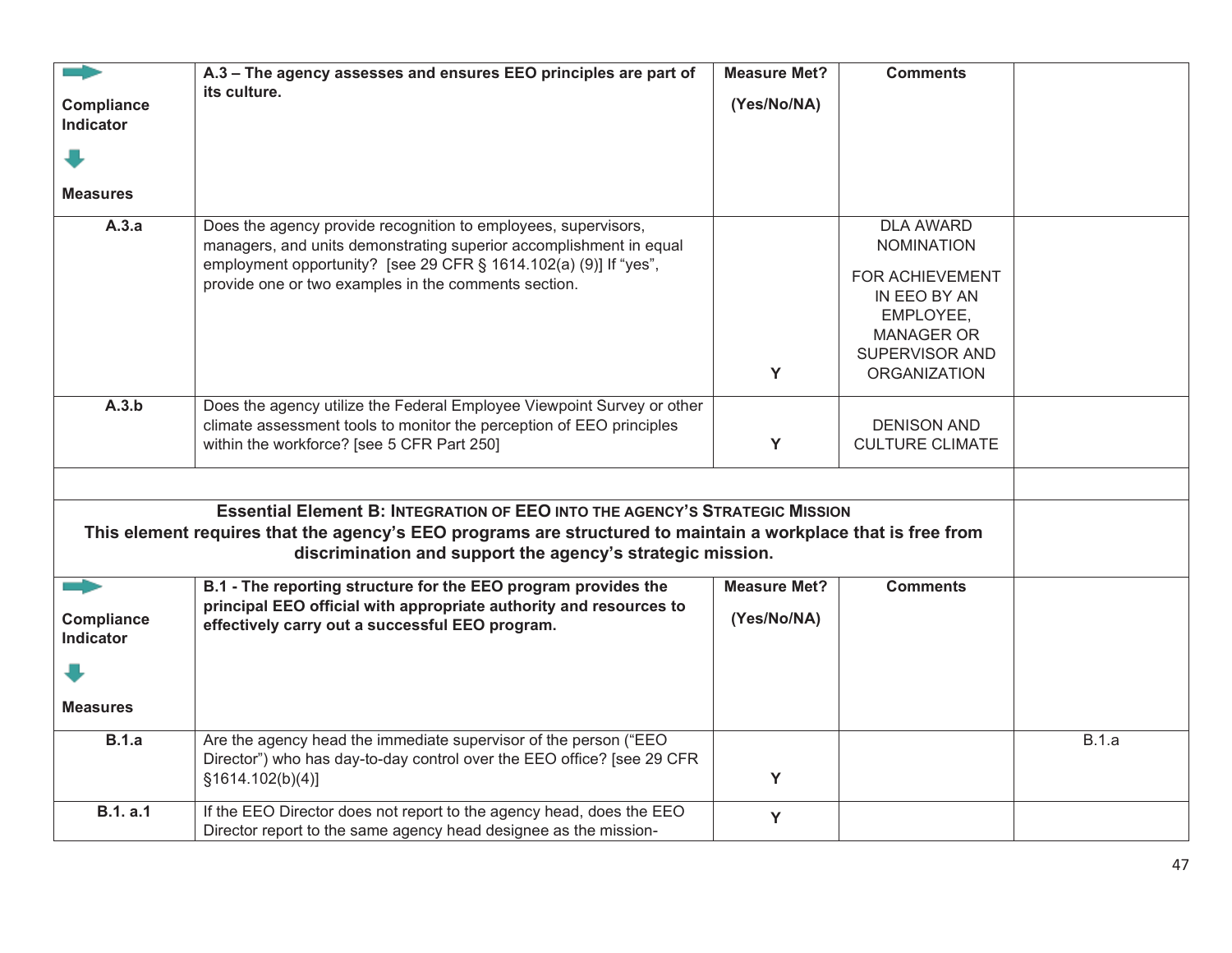|                         | related programmatic offices? If "yes," please provide the title of the<br>agency head designee in the comments.                                                                                                                                                                                                                                                                                          |                     | <b>DEPUTY</b><br><b>COMMANDER</b> |              |
|-------------------------|-----------------------------------------------------------------------------------------------------------------------------------------------------------------------------------------------------------------------------------------------------------------------------------------------------------------------------------------------------------------------------------------------------------|---------------------|-----------------------------------|--------------|
| <b>B.1. a.2</b>         | Does the agency's organizational chart clearly define the reporting<br>structure for the EEO office? [see 29 CFR §1614.102(b)(4)]                                                                                                                                                                                                                                                                         | Y                   | ORG CHART                         | <b>B.1.d</b> |
| B.1.b                   | Does the EEO Director have a regular and effective means of advising<br>the agency head and other senior management officials of the<br>effectiveness, efficiency, and legal compliance of the agency's EEO<br>program? [see 29 CFR §1614.102(c)(1); MD-715 Instructions, Sec. I]                                                                                                                         | Y                   |                                   | B.2.a        |
| <b>B.1.c</b>            | During this reporting period, did the EEO Director present to the head of<br>the agency, and other senior management officials, the "State of the<br>agency" briefing covering the six essential elements of the model EEO<br>program and the status of the barrier analysis process? [see MD-715<br>Instructions, Sec. I)] If "yes", please provide the date of the briefing in the<br>comments' column. | Y                   |                                   | B.2.b        |
| <b>B.1.d</b>            | Does the EEO Director regularly participate in senior-level staff meetings<br>concerning personnel, budget, technology, and other workforce issues?<br>[see MD-715, II(B)]                                                                                                                                                                                                                                | Y                   |                                   |              |
|                         |                                                                                                                                                                                                                                                                                                                                                                                                           |                     |                                   |              |
|                         | B.2 - The EEO Director controls all aspects of the EEO program.                                                                                                                                                                                                                                                                                                                                           | <b>Measure Met?</b> | <b>Comments</b>                   |              |
| Compliance<br>Indicator |                                                                                                                                                                                                                                                                                                                                                                                                           | (Yes/No/NA)         |                                   |              |
|                         |                                                                                                                                                                                                                                                                                                                                                                                                           |                     |                                   |              |
| <b>Measures</b>         |                                                                                                                                                                                                                                                                                                                                                                                                           |                     |                                   |              |
| B.2.a                   | Is the EEO Director responsible for the implementation of a continuing<br>affirmative employment program to promote EEO and to identify and<br>eliminate discriminatory policies, procedures, and practices? [see MD-                                                                                                                                                                                     |                     |                                   | <b>B.3.a</b> |
|                         | 110, Ch. 1(III)(A); 29 CFR §1614.102(c)]                                                                                                                                                                                                                                                                                                                                                                  | Y                   |                                   |              |
| B.2.b                   | Is the EEO Director responsible for overseeing the completion of EEO<br>counseling [see 29 CFR §1614.102(c)(4)]                                                                                                                                                                                                                                                                                           | Y                   |                                   |              |
| <b>B.2.c</b>            | Is the EEO Director responsible for overseeing the fair and thorough<br>investigation of EEO complaints? [see 29 CFR §1614.102(c)(5)] [This                                                                                                                                                                                                                                                               | Y                   |                                   |              |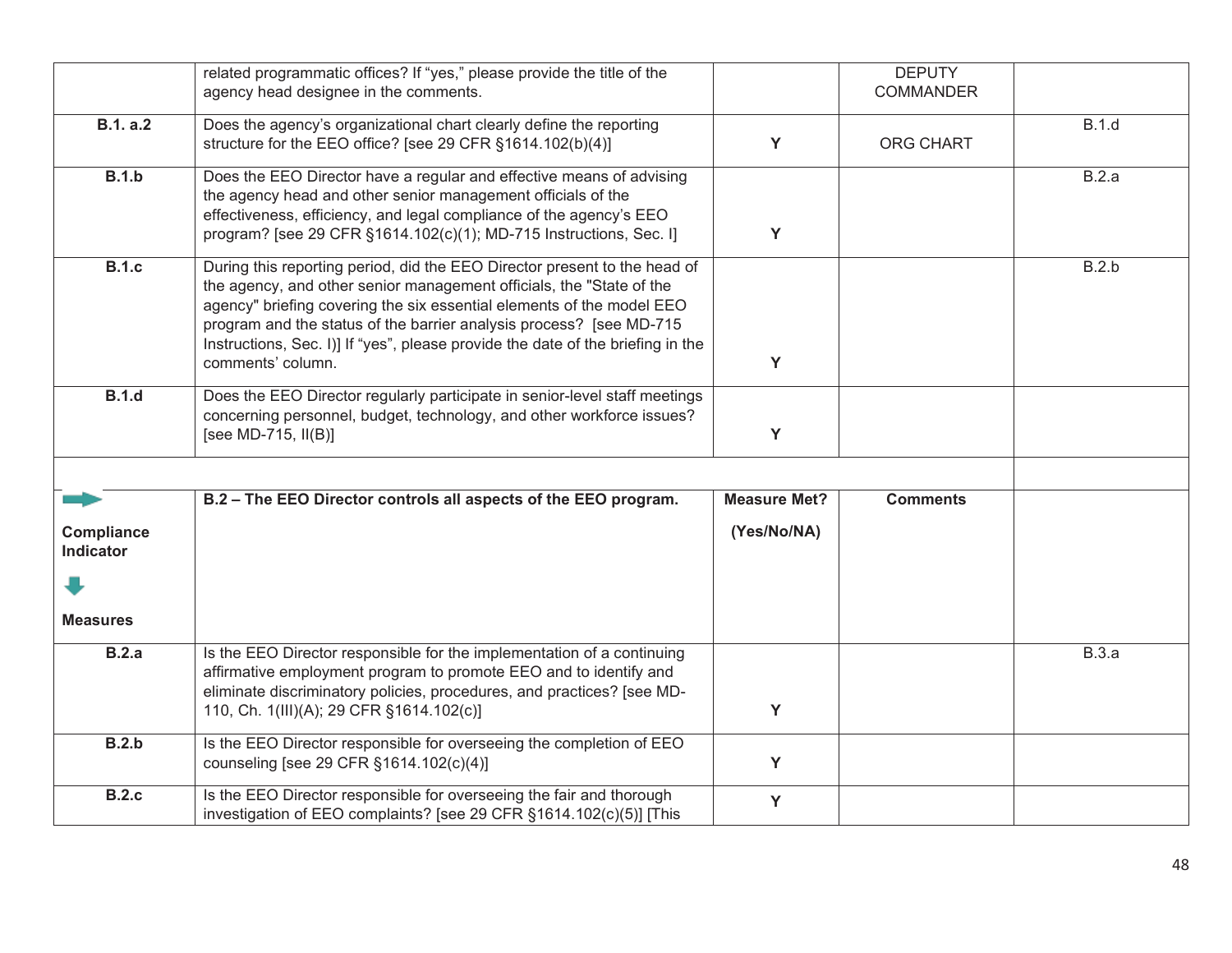|                                | question may not be applicable for certain subordinate level<br>components.]                                                                                                                                                                                                                                    |                                    |                                                                                                                                                              |               |
|--------------------------------|-----------------------------------------------------------------------------------------------------------------------------------------------------------------------------------------------------------------------------------------------------------------------------------------------------------------|------------------------------------|--------------------------------------------------------------------------------------------------------------------------------------------------------------|---------------|
| <b>B.2.d</b>                   | Is the EEO Director responsible for overseeing the timely issuance of<br>final agency decisions? [see 29 CFR §1614.102(c)(5)] [This question<br>may not be applicable for certain subordinate level components.]                                                                                                | <b>NA</b>                          | REQUEST TO HQ<br><b>TIMELY</b>                                                                                                                               |               |
| <b>B.2.e</b>                   | Is the EEO Director responsible for ensuring compliance with EEOC<br>orders? [see 29 CFR §§ 1614.102(e); 1614.502]                                                                                                                                                                                              | Y                                  |                                                                                                                                                              | F.3.b         |
| B.2.f                          | Is the EEO Director responsible for periodically evaluating the entire<br>EEO program and providing recommendations for improvement to the<br>agency head? [see 29 CFR §1614.102(c)(2)]                                                                                                                         | Y                                  |                                                                                                                                                              |               |
| B.2.g                          | If the agency has subordinate level components, does the EEO Director<br>provide effective guidance and coordination for the components? [see<br>29 CFR §§ 1614.102(c)(2) and (c)(3)]                                                                                                                           | <b>NA</b>                          |                                                                                                                                                              |               |
|                                |                                                                                                                                                                                                                                                                                                                 |                                    |                                                                                                                                                              |               |
| Compliance<br><b>Indicator</b> | B.3 - The EEO Director and other EEO professional staff are<br>involved in, and consulted on, management/personnel actions.                                                                                                                                                                                     | <b>Measure Met?</b><br>(Yes/No/NA) | <b>Comments</b>                                                                                                                                              |               |
| <b>Measures</b>                |                                                                                                                                                                                                                                                                                                                 |                                    |                                                                                                                                                              |               |
| <b>B.3.a</b>                   | Do EEO program officials participate in agency meetings regarding<br>workforce changes that might impact EEO issues, including strategic<br>planning, recruitment strategies, vacancy projections, succession<br>planning, and selections for training/career development opportunities?<br>[see MD-715, II(B)] | Y                                  |                                                                                                                                                              | B.2.c & B.2.d |
| B.3.b                          | Does the agency's current strategic plan reference EEO / diversity and<br>inclusion principles? [see MD-715, II(B)] If "yes", please identify the EEO<br>principles in the strategic plan in the comment's column.                                                                                              |                                    | DLA Land and<br>Maritime 5-point<br><b>Commander's Culture</b><br>of Excellence:<br>Diversity and Inclusion<br>(D&I) Plan. Reference<br>Part E.1 - Executive |               |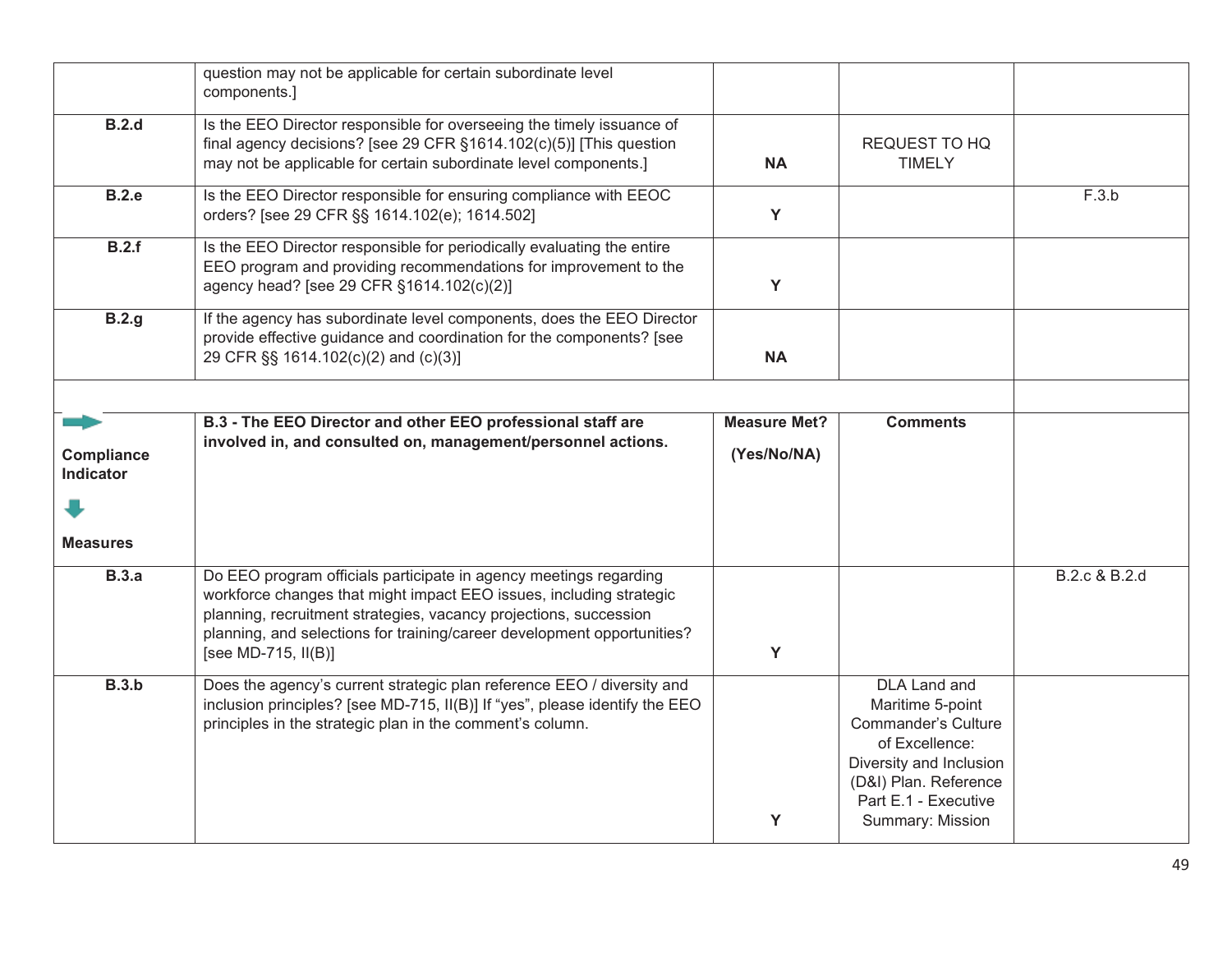| Compliance<br>Indicator<br><b>Measures</b> | B.4 - The agency has sufficient budget and staffing to support the<br>success of its EEO program.                                                                                                                                                                                                                                                                          | <b>Measure Met?</b><br>(Yes/No/NA) | <b>Comments</b> |               |
|--------------------------------------------|----------------------------------------------------------------------------------------------------------------------------------------------------------------------------------------------------------------------------------------------------------------------------------------------------------------------------------------------------------------------------|------------------------------------|-----------------|---------------|
| <b>B.4.a</b>                               | Pursuant to 29 CFR §1614.102(a)(1), has the agency allocated sufficient<br>funding and qualified staffing to successfully implement the EEO<br>program, for the following areas:                                                                                                                                                                                           |                                    |                 |               |
| <b>B.4. a.1</b>                            | to conduct a self-assessment of the agency for possible<br>program deficiencies? [see MD-715, II(D)]                                                                                                                                                                                                                                                                       | Y                                  |                 | B.3.b         |
| B.4. a.2                                   | to enable the agency to conduct a thorough barrier analysis of<br>$\bullet$<br>its workforce? [see MD-715, II(B)]                                                                                                                                                                                                                                                          | Y                                  |                 | <b>B.4.a</b>  |
| <b>B.4. a.3</b>                            | to timely, thoroughly, and fairly process EEO complaints,<br>including EEO counseling, investigations, final agency<br>decisions, and legal sufficiency reviews? [see 29 CFR §<br>1614.102(c)(5) & 1614.105(b) - (f); MD-110, Ch. 1(IV)(D) &<br>$5(IV)$ ; MD-715, II(E)]                                                                                                   | Y                                  |                 | E.5.b         |
| <b>B.4. a.4</b>                            | to provide all supervisors and employees with training on the<br>EEO program, including but not limited to retaliation,<br>harassment, religious accommodations, disability<br>accommodations, the EEO complaint process, and ADR? [see<br>MD-715, II(B) and III(C)] If not, please identify the type(s) of<br>training with insufficient funding in the comment's column. | Y                                  |                 | B.4.f & B.4.g |
| <b>B.4. a.5</b>                            | to conduct thorough, accurate, and effective field audits of the<br>EEO programs in components and the field offices, if<br>applicable? [see 29 CFR §1614.102(c)(2)]                                                                                                                                                                                                       | <b>NA</b>                          |                 | E.1.c         |
| <b>B.4. a.6</b>                            | to publish and distribute EEO materials (e.g., harassment<br>$\bullet$<br>policies, EEO posters, reasonable accommodations<br>procedures)? [see MD-715, II(B)]                                                                                                                                                                                                             | Y                                  |                 | <b>B.4.c</b>  |
| B.4. a.7                                   | to maintain accurate data collection and tracking systems for the<br>following types of data: complaint tracking, workforce<br>demographics, and applicant flow data? [see MD-715, II(E)]. If<br>not, please identify the systems with insufficient funding in the<br>comments section.                                                                                    | Y                                  |                 |               |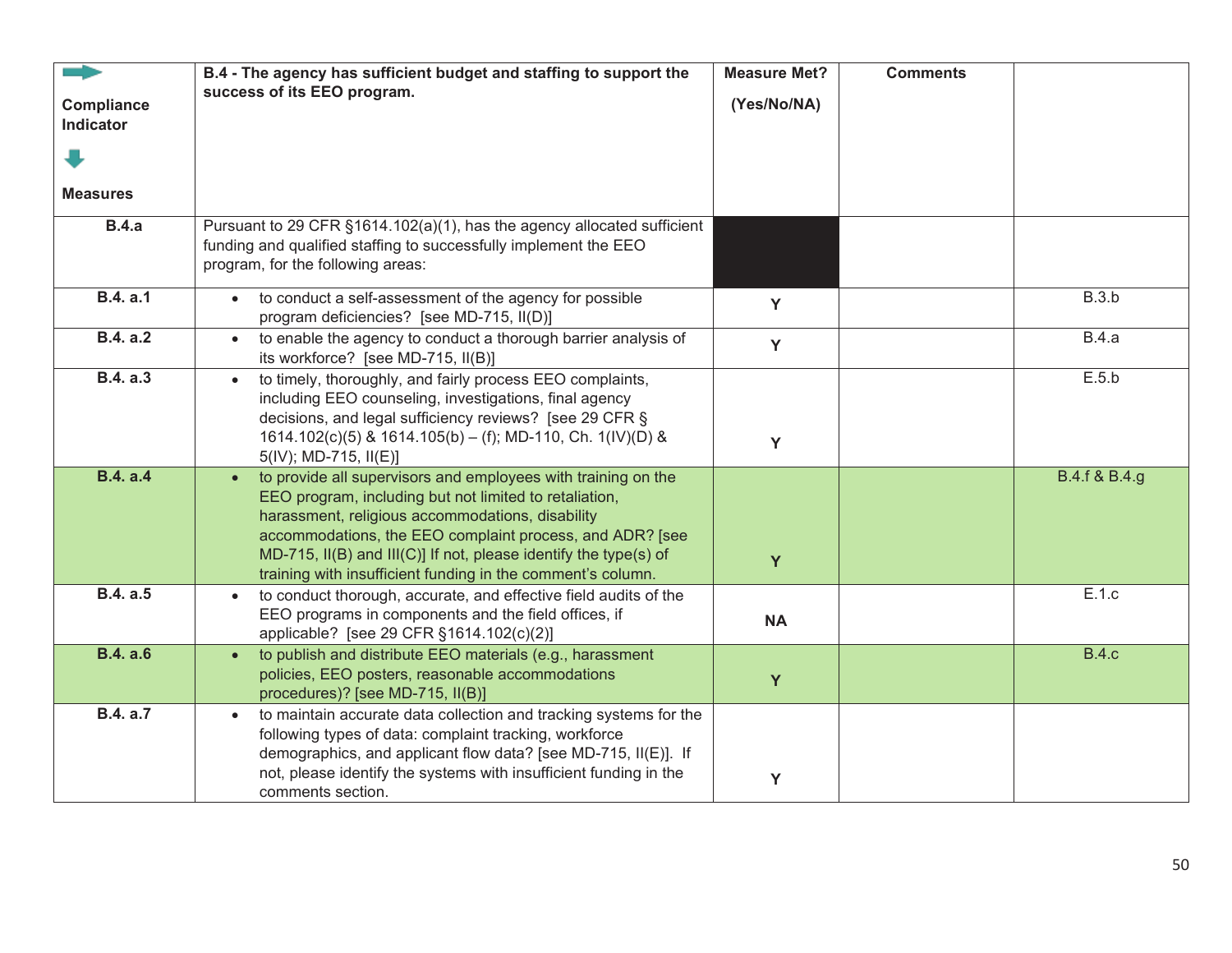| <b>B.4. a.8</b>                       | to effectively administer its special emphasis programs (such as,                                                                                 |                     |                     | B.3.c, B.3.c.1, B.3.c.2, |
|---------------------------------------|---------------------------------------------------------------------------------------------------------------------------------------------------|---------------------|---------------------|--------------------------|
|                                       | Federal Women's Program, Hispanic Employment Program, and                                                                                         |                     |                     | & B.3. c.3               |
|                                       | People with Disabilities Program Manager)? [5 USC § 7201; 38<br>USC § 4214; 5 CFR § 720.204; 5 CFR § 213.3102(t) and (u); 5                       |                     |                     |                          |
|                                       | CFR § 315.709]                                                                                                                                    | Y                   | <b>DLAI 1440.3</b>  |                          |
| <b>B.4.</b> a.9                       | • to effectively manage its anti-harassment program? [see MD-                                                                                     |                     |                     |                          |
|                                       | 715 Instructions, Sec. I); EEOC Enforcement Guidance on<br>Vicarious Employer Liability for Unlawful Harassment by                                |                     |                     |                          |
|                                       | Supervisors (1999), § V.C.1]                                                                                                                      | Y                   | DLAI 1440.02        |                          |
| <b>B.4.a.10</b>                       | to effectively manage its reasonable accommodation program?<br>[see 29 CFR § 1614.203(d)(4)(ii)]                                                  | Y                   | <b>DLAI 1440.01</b> | <b>B.4.d</b>             |
| <b>B.4. a.11</b>                      | to ensure timely and complete compliance with EEOC orders?<br>$\bullet$<br>[see MD-715, II(E)]                                                    | Y                   |                     |                          |
| <b>B.4.b</b>                          | Does the EEO office have a budget that is separate from other offices<br>within the agency? [see 29 CFR § 1614.102(a)(1)]                         | Y                   |                     |                          |
| <b>B.4.c</b>                          | Are the duties and responsibilities of EEO officials clearly defined? [see<br>MD-110, Ch. 1(III)(A), 2(III), & 6(III)]                            | Y                   |                     | B.1.b                    |
| <b>B.4.d</b>                          | Does the agency ensure that all new counselors and investigators,                                                                                 |                     |                     | E.2.d                    |
|                                       | including contractors and collateral duty employees, receive the required                                                                         |                     | OPR HQ EEO          |                          |
|                                       | 32 hours of training, pursuant to Ch. 2(II)(A) of MD-110?                                                                                         | <b>NA</b>           |                     |                          |
| <b>B.4.e</b>                          | Does the agency ensure that all experienced counselors and                                                                                        |                     |                     | E.2.e                    |
|                                       | investigators, including contractors and collateral duty employees,<br>receive the required 8 hours of annual refresher training, pursuant to Ch. |                     |                     |                          |
|                                       | 2(II)(C) of MD-110?                                                                                                                               | <b>NA</b>           | OPR HQ EEO          |                          |
|                                       |                                                                                                                                                   |                     |                     |                          |
| and the contract of                   | B.5 - The agency recruits, hires, develops, and retains supervisors                                                                               | <b>Measure Met?</b> | <b>Comments</b>     |                          |
| <b>Compliance</b><br><b>Indicator</b> | and managers who have effective managerial, communications,<br>and interpersonal skills.                                                          | (Yes/No/NA)         |                     |                          |
|                                       |                                                                                                                                                   |                     |                     |                          |
| <b>Measures</b>                       |                                                                                                                                                   |                     |                     |                          |
| B.5.a                                 | Pursuant to 29 CFR § 1614.102(a)(5), have all managers and                                                                                        |                     |                     |                          |
|                                       | supervisors received training on their responsibilities under the following<br>areas under the agency EEO program:                                |                     |                     |                          |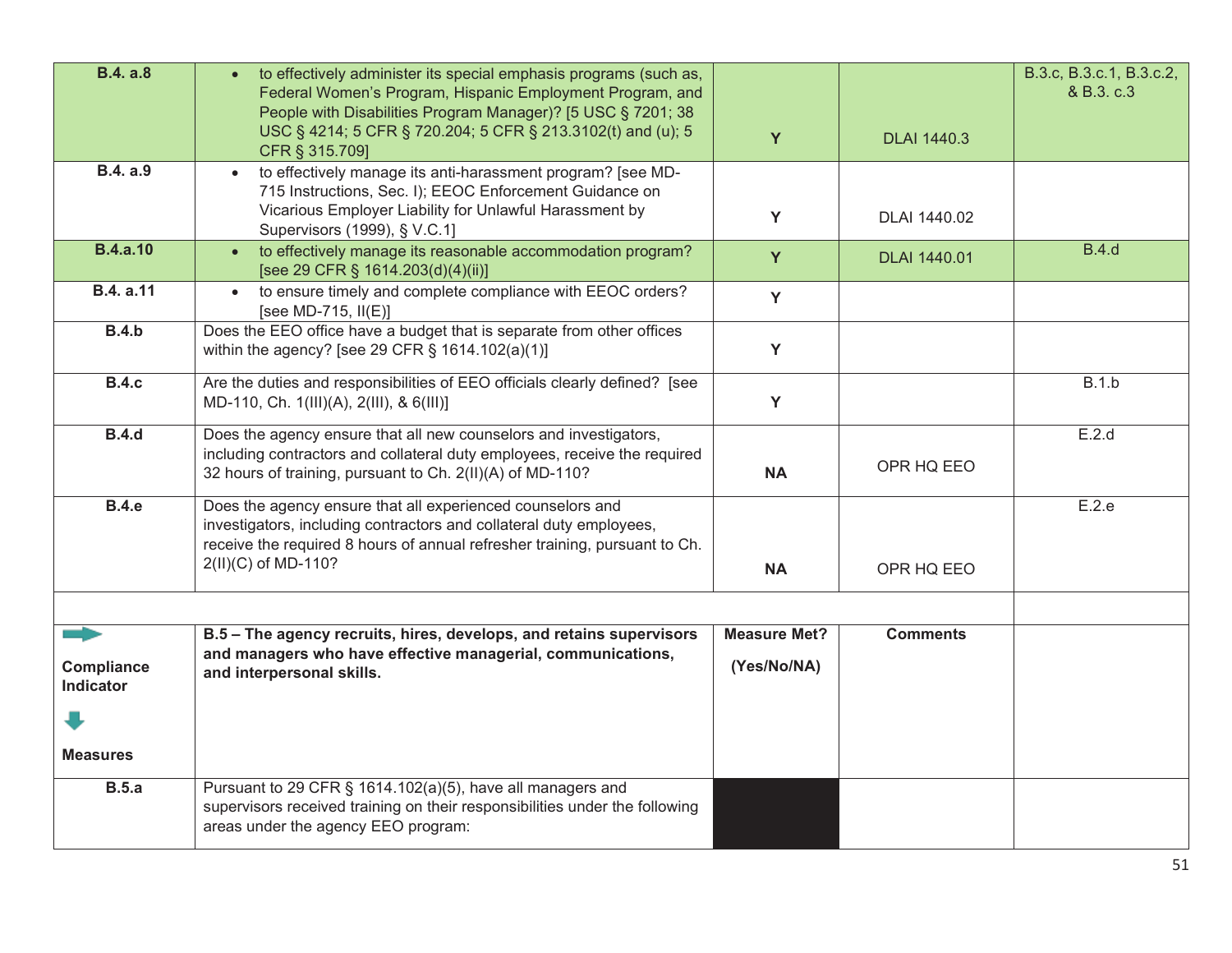| <b>B.5. a.1</b>                | EEO Complaint Process? [see MD-715(II)(B)]                                                                                                                                                                                             | Y                                  | <b>LMS</b>                                           |       |
|--------------------------------|----------------------------------------------------------------------------------------------------------------------------------------------------------------------------------------------------------------------------------------|------------------------------------|------------------------------------------------------|-------|
| <b>B.5. a.2</b>                | • Reasonable Accommodation Procedures? [see 29 C.F.R. §<br>1614.102(d)(3)                                                                                                                                                              | Y                                  | <b>LMS</b>                                           | A.3.d |
| <b>B.5. a.3</b>                | Anti-Harassment Policy? [see MD-715(II)(B)]                                                                                                                                                                                            | Y                                  |                                                      |       |
| <b>B.5. a.4</b>                | Supervisory, managerial, communication, and interpersonal<br>skills in order to supervise most effectively in a workplace with<br>diverse employees and avoid disputes arising from ineffective<br>communications? [see MD-715, II(B)] | Y                                  | <b>LMS</b>                                           |       |
| B.5. a.5                       | • ADR, with emphasis on the federal government's interest in<br>encouraging mutual resolution of disputes and the benefits<br>associated with utilizing ADR? [see MD-715(II)(E)]                                                       | Y                                  | <b>LMS</b>                                           | E.4.b |
|                                |                                                                                                                                                                                                                                        |                                    |                                                      |       |
| Compliance<br><b>Indicator</b> | B.6 - The agency involves managers in the implementation of its<br>EEO program.                                                                                                                                                        | <b>Measure Met?</b><br>(Yes/No/NA) | <b>Comments</b>                                      |       |
|                                |                                                                                                                                                                                                                                        |                                    |                                                      |       |
| <b>Measures</b>                |                                                                                                                                                                                                                                        |                                    |                                                      |       |
| <b>B.6.a</b>                   | Are senior managers involved in the implementation of Special<br>Emphasis Programs? [see MD-715 Instructions, Sec. I]                                                                                                                  | Y                                  | GS 14 or 15<br><b>CHAMPION PER</b><br><b>PROGRAM</b> |       |
| <b>B.6.b</b>                   | Do senior managers participate in the barrier analysis process? [see<br>MD-715 Instructions, Sec. I]                                                                                                                                   | Y                                  |                                                      | D.1.a |
| <b>B.6.c</b>                   | When barriers are identified, do senior managers assist in developing<br>agency EEO action plans (Part I, Part J, or the Executive Summary)?<br>[see MD-715 Instructions, Sec. I]                                                      | Y                                  |                                                      | D.1.b |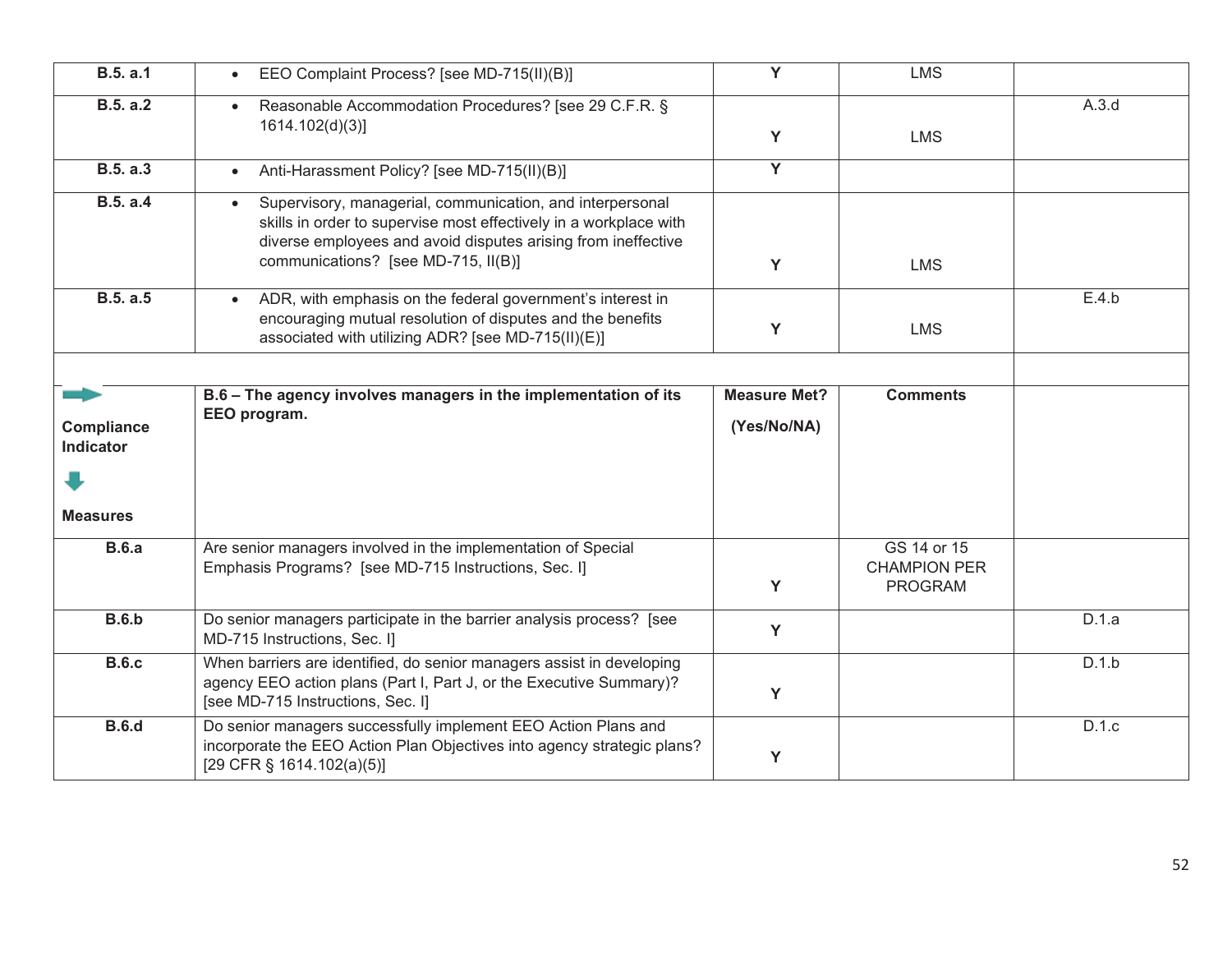|                                       | <b>Essential Element C: MANAGEMENT AND PROGRAM ACCOUNTABILITY</b>                                                                                                                                                                                                                                                            |                     |                                  |  |
|---------------------------------------|------------------------------------------------------------------------------------------------------------------------------------------------------------------------------------------------------------------------------------------------------------------------------------------------------------------------------|---------------------|----------------------------------|--|
|                                       | This element requires the agency head to hold all managers, supervisors, and EEO officials responsible for the                                                                                                                                                                                                               |                     |                                  |  |
|                                       | effective implementation of the agency's EEO Program and Plan.                                                                                                                                                                                                                                                               |                     |                                  |  |
|                                       | C.1 - The agency conducts regular internal audits of its component                                                                                                                                                                                                                                                           | <b>Measure Met?</b> | <b>Comments</b>                  |  |
| Compliance<br><b>Indicator</b>        | and field offices.                                                                                                                                                                                                                                                                                                           | (Yes/No/NA)         |                                  |  |
|                                       |                                                                                                                                                                                                                                                                                                                              |                     |                                  |  |
| <b>Measures</b>                       |                                                                                                                                                                                                                                                                                                                              |                     |                                  |  |
| C.1.a                                 | Does the agency regularly assess its component and field offices for<br>possible EEO program deficiencies? [see 29 CFR §1614.102(c)(2)] If"<br>yes", please provide the schedule for conducting audits in the comments<br>section.                                                                                           | Y                   | <b>AMR</b><br><b>Bi-ANNUALLY</b> |  |
| C.1.b                                 | Does the agency regularly assess its component and field offices on<br>their efforts to remove barriers from the workplace? [see 29 CFR<br>§1614.102(c)(2)] If" yes", please provide the schedule for conducting<br>audits in the comments section.                                                                          | Y                   | <b>BI - ANNUALLY</b>             |  |
| C.1.c                                 | Do the component and field offices make reasonable efforts to comply<br>with the recommendations of the field audit? [see MD-715, II(C)]                                                                                                                                                                                     | Y                   |                                  |  |
|                                       |                                                                                                                                                                                                                                                                                                                              |                     |                                  |  |
|                                       | C.2 - The agency has established procedures to prevent all forms                                                                                                                                                                                                                                                             | <b>Measure Met?</b> | <b>Comments</b>                  |  |
| <b>Compliance</b><br><b>Indicator</b> | of EEO discrimination.                                                                                                                                                                                                                                                                                                       | (Yes/No/NA)         |                                  |  |
|                                       |                                                                                                                                                                                                                                                                                                                              |                     |                                  |  |
| <b>Measures</b>                       |                                                                                                                                                                                                                                                                                                                              |                     |                                  |  |
| C.2.a                                 | Has the agency established comprehensive anti-harassment policy and<br>procedures that comply with EEOC's enforcement guidance? [see MD-<br>715, II(C); Enforcement Guidance on Vicarious Employer Liability for<br>Unlawful Harassment by Supervisors (Enforcement Guidance), EEOC<br>No. 915.002, § V.C.1 (June 18, 1999)] | Y                   | DLAI 1440.02                     |  |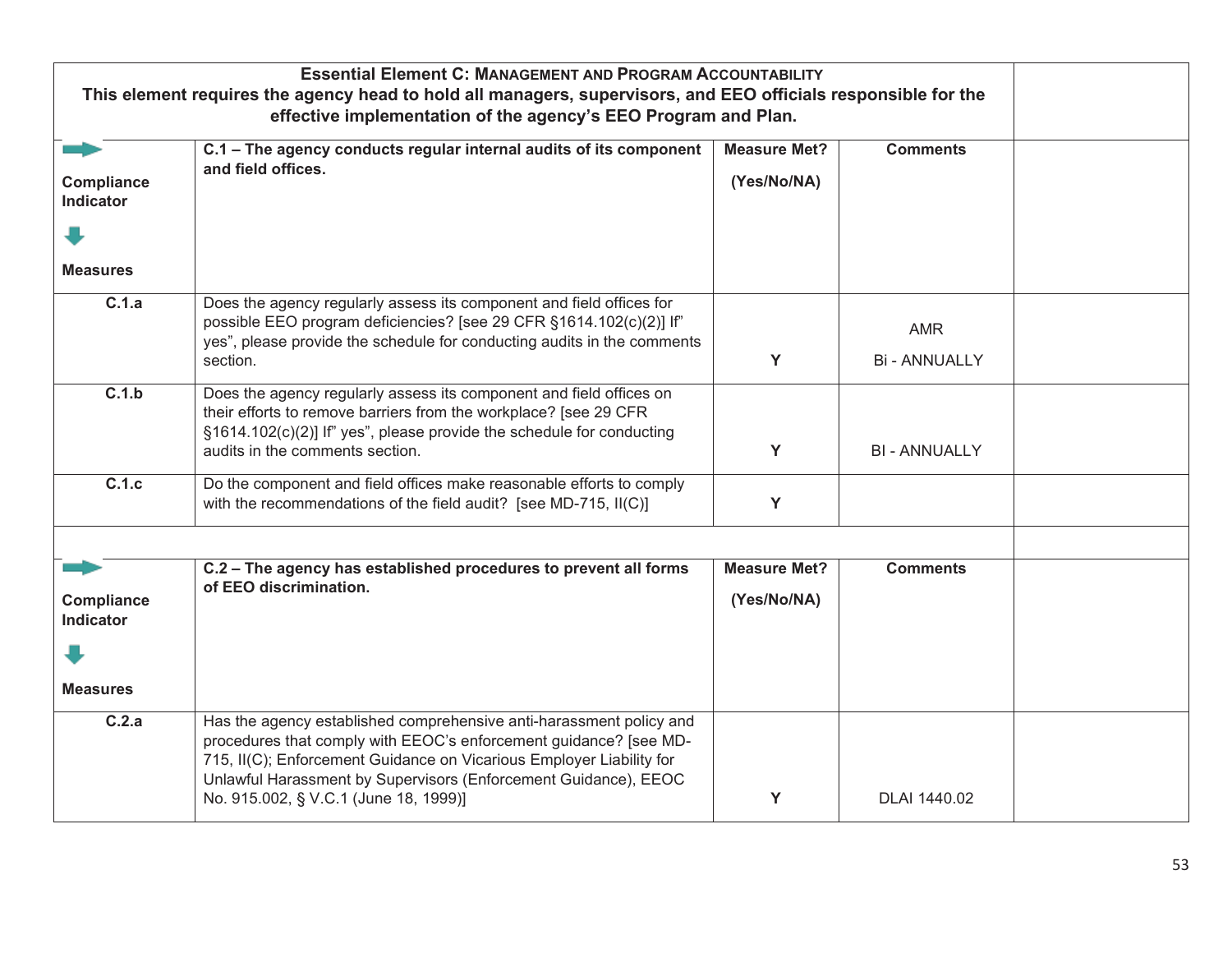| C.2. a.1 | Does the anti-harassment policy require corrective action to prevent or<br>eliminate conduct before it rises to the level of unlawful harassment?<br>[see EEOC Enforcement Guidance on Vicarious Employer Liability for<br>Unlawful Harassment by Supervisors (1999), § V.C.1]                                                                                                                                                                                                                      | Y | DLAI 1440.02                                                                                                                                          |       |
|----------|-----------------------------------------------------------------------------------------------------------------------------------------------------------------------------------------------------------------------------------------------------------------------------------------------------------------------------------------------------------------------------------------------------------------------------------------------------------------------------------------------------|---|-------------------------------------------------------------------------------------------------------------------------------------------------------|-------|
| C.2. a.2 | Has the agency established a firewall between the Anti-Harassment<br>Coordinator and the EEO Director? [see EEOC Report, Model EEO<br>Program Must Have an Effective Anti-Harassment Program (2006).                                                                                                                                                                                                                                                                                                | Y | OPR J1                                                                                                                                                |       |
| C.2. a.3 | Does the agency have a separate procedure (outside the EEO complaint<br>process) to address harassment allegations? [see Enforcement<br>Guidance on Vicarious Employer Liability for Unlawful Harassment by<br>Supervisors (Enforcement Guidance), EEOC No. 915.002, § V.C.1<br>(June 18, 1999)]                                                                                                                                                                                                    | Y |                                                                                                                                                       |       |
| C.2. a.4 | Does the agency ensure that the EEO office informs the anti-harassment<br>program of all EEO counseling activity alleging harassment? [see<br>Enforcement Guidance, V.C.]                                                                                                                                                                                                                                                                                                                           | Y |                                                                                                                                                       |       |
| C.2. a.5 | Does the agency conduct a prompt inquiry (beginning within 10 days of<br>notification) of all harassment allegations, including those initially raised<br>in the EEO complaint process? [see Complainant v. Dept. of Veterans<br>Affairs, EEOC Appeal No. 0120123232 (May 21, 2015); Complainant v.<br>Dept. of Defense (Defense Commissary Agency), EEOC Appeal No.<br>0120130331 (May 29, 2015)] If "no", please provide the percentage of<br>timely-processed inquiries in the comment's column. | Y |                                                                                                                                                       |       |
| C.2. a.6 | Do the agency's training materials on its anti-harassment policy include<br>examples of disability-based harassment? [see 29 CFR 1614.203(d)(2)]                                                                                                                                                                                                                                                                                                                                                    | Y | <b>DLA LEARNING</b><br><b>MANAGEMENT</b><br><b>SYSTEM AND</b><br><b>WEBSITE:</b><br>http://www.dla.mil/Lan<br>dandMaritime/About/O<br>ffices/EEO.aspx |       |
| C.2.b    | Has the agency established disability reasonable accommodation<br>procedures that comply with EEOC's regulations and guidance? [see 29<br>CFR 1614.203(d)(3)]                                                                                                                                                                                                                                                                                                                                       | Y | <b>DLAI 1440.01</b>                                                                                                                                   |       |
| C.2. b.1 | Is there a designated agency official or other mechanism in place to<br>coordinate or assist with processing requests for disability                                                                                                                                                                                                                                                                                                                                                                | Y |                                                                                                                                                       | E.1.d |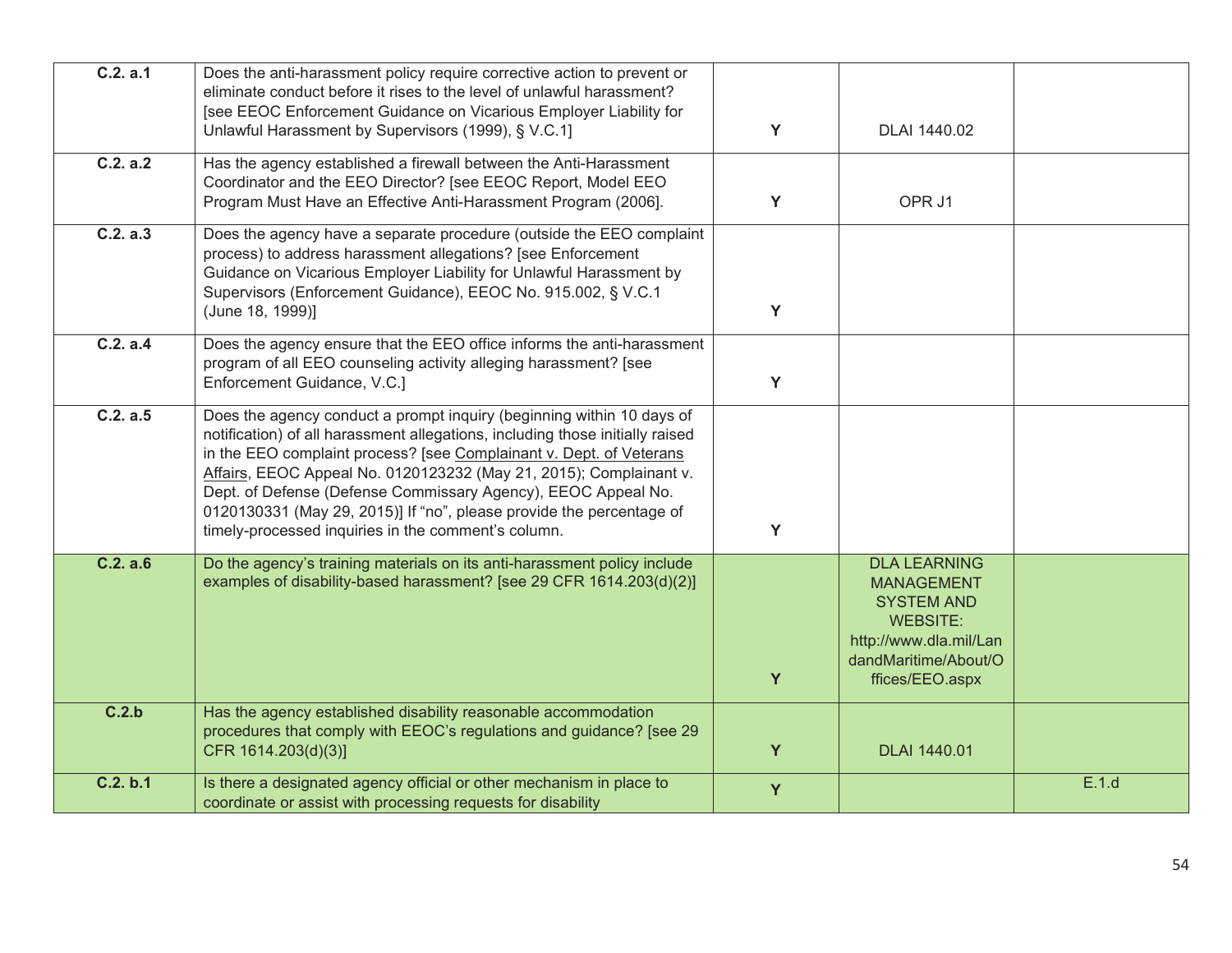|                                | accommodations throughout the agency? [see 29 CFR<br>1614.203(d)(3)(D)]                                                                                                                                                                                               |                     |                                                                   |       |
|--------------------------------|-----------------------------------------------------------------------------------------------------------------------------------------------------------------------------------------------------------------------------------------------------------------------|---------------------|-------------------------------------------------------------------|-------|
|                                |                                                                                                                                                                                                                                                                       |                     |                                                                   |       |
| C.2. b.2                       | Has the agency established a firewall between the Reasonable<br>Accommodation Program Manager and the EEO Director? [see MD-110,<br>Ch. 1(IV)(A)]                                                                                                                     | Y                   |                                                                   |       |
| C.2. b.3                       | Does the agency ensure that job applicants can request and receive<br>reasonable accommodations during the application and placement<br>processes? [see 29 CFR 1614.203(d)(1)(ii)(B)]                                                                                 | Y                   |                                                                   |       |
| C.2. b.4                       | Do the reasonable accommodation procedures clearly state that the<br>agency should process the request within a maximum amount of time<br>(e.g., 20 business days), as established by the agency in its affirmative<br>action plan? [see 29 CFR 1614.203(d)(3)(i)(M)] | Y                   |                                                                   |       |
| C.2.b.5                        | Does the agency process all accommodation requests within the time<br>frame set forth in its reasonable accommodation procedures? [see MD-<br>715, II(C)] If "no", please provide the percentage of timely-processed<br>requests in the comment column.               | Y                   |                                                                   | E.1.e |
| C.2.c                          | Has the agency established procedures for processing requests for<br>personal assistance services that comply with EEOC's regulations,<br>enforcement guidance, and other applicable executive orders, guidance,<br>and standards? [see 29 CFR 1614.203(d)(6)]        | Y                   | http://www.dla.mil/Lan<br>dandMaritime/About/O<br>ffices/EEO.aspx |       |
| C.2. c.1                       | Does the agency post its procedures for processing requests for<br>Personal Assistance Services on its public website? [see 29 CFR §<br>1614.203(d)(5)(v)] If "yes", please provide the internet address in the<br>comment column.                                    | Y                   | http://www.dla.mil/Lan<br>dandMaritime/About/O<br>ffices/EEO.aspx |       |
|                                |                                                                                                                                                                                                                                                                       |                     |                                                                   |       |
|                                | C.3 - The agency evaluates managers and supervisors on their                                                                                                                                                                                                          | <b>Measure Met?</b> | <b>Comments</b>                                                   |       |
|                                | efforts to ensure equal employment opportunity.                                                                                                                                                                                                                       |                     |                                                                   |       |
| Compliance<br><b>Indicator</b> |                                                                                                                                                                                                                                                                       | (Yes/No/NA)         |                                                                   |       |
|                                |                                                                                                                                                                                                                                                                       |                     |                                                                   |       |
| <b>Measures</b>                |                                                                                                                                                                                                                                                                       |                     |                                                                   |       |
| C.3.a                          | Pursuant to 29 CFR §1614.102(a)(5), do all managers and supervisors<br>have an element in their performance appraisal that evaluates their                                                                                                                            | Y.                  | <b>DPMAP</b>                                                      |       |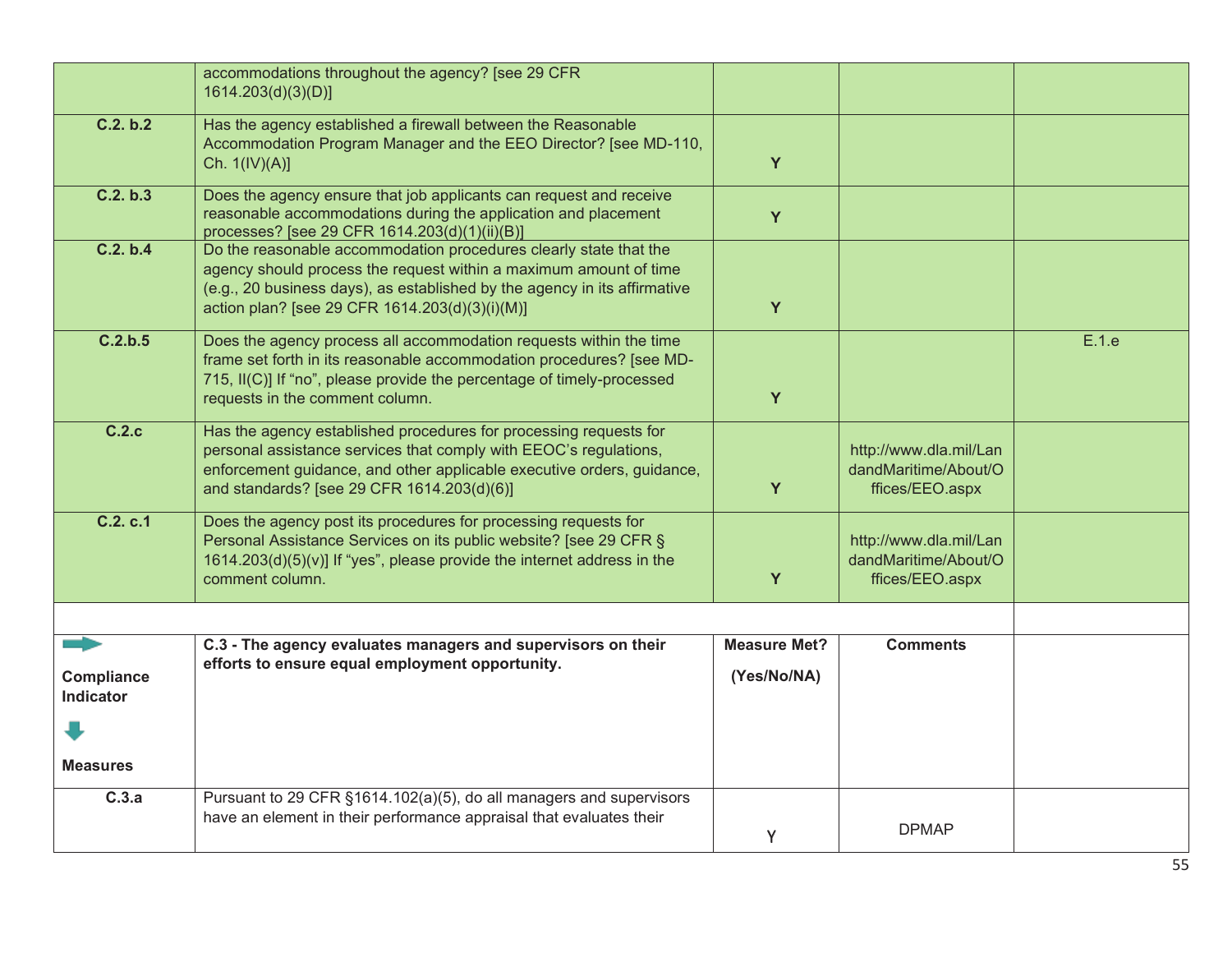|          | commitment to agency EEO policies and principles and their<br>participation in the EEO program?                                                                                                                                               |   |                                                                                   |          |
|----------|-----------------------------------------------------------------------------------------------------------------------------------------------------------------------------------------------------------------------------------------------|---|-----------------------------------------------------------------------------------|----------|
| C.3.b    | Does the agency require rating officials to evaluate the performance of<br>managers and supervisors based on the following activities?                                                                                                        |   |                                                                                   |          |
| C.3. b.1 | Resolve EEO problems/disagreements/conflicts, including the<br>participation in ADR proceedings? [see MD-110, Ch. 3.I]                                                                                                                        | Y |                                                                                   | A.3. a.1 |
| C.3. b.2 | Ensure full cooperation of employees under his/her supervision<br>$\bullet$<br>with EEO officials, such as counselors and investigators? [see<br>29 CFR §1614.102(b)(6)]                                                                      | Y |                                                                                   | A.3. a.4 |
| C.3. b.3 | Ensure a workplace that is free from all forms of discrimination,<br>$\bullet$<br>including harassment and retaliation? [see MD-715, II(C)]                                                                                                   | Y |                                                                                   | A.3. a.5 |
| C.3. b.4 | Ensure that subordinate supervisors have effective managerial,<br>$\bullet$<br>communication, and interpersonal skills to supervise in a<br>workplace with diverse employees? [see MD-715 Instructions,<br>Sec. I]                            | Y | <b>DLA HR</b><br><b>MANAGEMENT</b><br><b>COURSE FOR NEW</b><br><b>SUPERVISORS</b> | A.3. a.6 |
| C.3. b.5 | Provide religious accommodations when such accommodations<br>do not cause an undue hardship? [see 29 CFR §1614.102(a)(7)]                                                                                                                     | Y |                                                                                   | A.3. a.7 |
| C.3. b.6 | Provide disability accommodations when such accommodations<br>$\bullet$<br>do not cause an undue hardship? [see 29 CFR<br>§1614.102(a)(8)]                                                                                                    | Y |                                                                                   | A.3. a.8 |
| C.3. b.7 | Support the EEO program in identifying and removing barriers to<br>$\bullet$<br>equal opportunity. [see MD-715, II(C)]                                                                                                                        | Y |                                                                                   |          |
| C.3. b.8 | Support the anti-harassment program in investigating and<br>$\bullet$<br>correcting harassing conduct. [see Enforcement Guidance,<br>$V.C.2$ ]                                                                                                | Y |                                                                                   | A.3. a.2 |
| C.3. b.9 | Comply with settlement agreements and orders issued by the<br>agency, EEOC, and EEO-related cases from the Merit Systems<br>Protection Board, labor arbitrators, and the Federal Labor<br>Relations Authority? [see MD-715, II(C)]            | Y |                                                                                   |          |
| C.3.c    | Does the EEO Director recommend to the agency head improvements<br>or corrections, including remedial or disciplinary actions, for managers<br>and supervisors who have failed in their EEO responsibilities? [see 29<br>CFR §1614.102(c)(2)] | Y |                                                                                   |          |
| C.3.d    | When the EEO Director recommends remedial or disciplinary actions,<br>are the recommendations regularly implemented by the agency? [see 29<br>CFR §1614.102(c)(2)]                                                                            | Y |                                                                                   |          |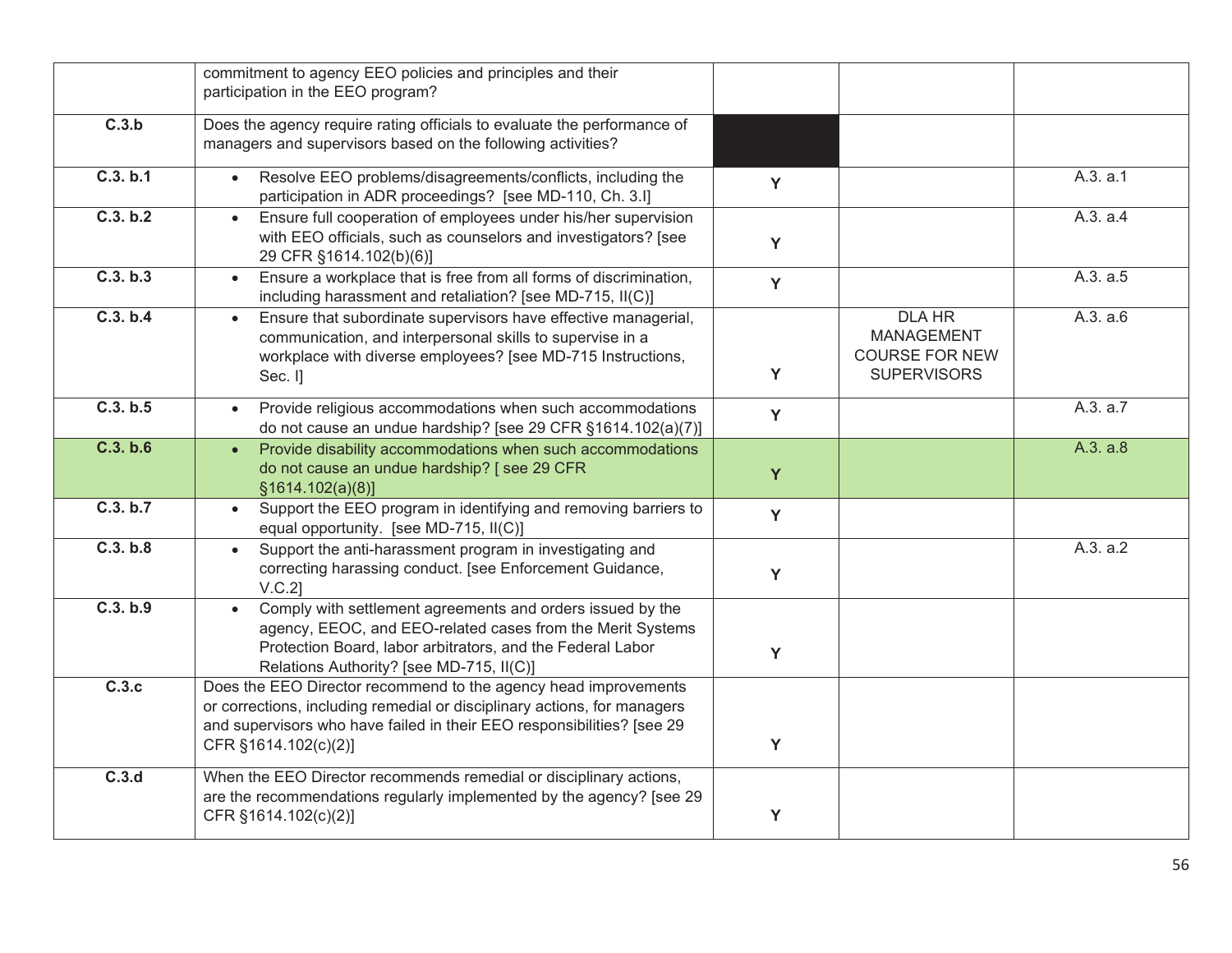| Compliance<br>Indicator | C.4 - The agency ensures effective coordination between its EEO<br>programs and Human Resources (HR) program.                                                                                                                                                                                                                                                                                          | <b>Measure Met?</b><br>(Yes/No/NA) | <b>Comments</b>                                                                                                                                                      |                       |
|-------------------------|--------------------------------------------------------------------------------------------------------------------------------------------------------------------------------------------------------------------------------------------------------------------------------------------------------------------------------------------------------------------------------------------------------|------------------------------------|----------------------------------------------------------------------------------------------------------------------------------------------------------------------|-----------------------|
|                         |                                                                                                                                                                                                                                                                                                                                                                                                        |                                    |                                                                                                                                                                      |                       |
| <b>Measures</b>         |                                                                                                                                                                                                                                                                                                                                                                                                        |                                    |                                                                                                                                                                      |                       |
| C.4.a                   | Do the HR Director and the EEO Director meet regularly to assess<br>whether personnel programs, policies, and procedures conform to<br>EEOC laws, instructions, and management directives? [see 29 CFR<br>§1614.102(a)(2)]                                                                                                                                                                             | Y                                  |                                                                                                                                                                      |                       |
| C.4.b                   | Has the agency established timetables/schedules to review at regular<br>intervals its merit promotion program, employee recognition awards<br>program, employee development/training programs, and<br>management/personnel policies, procedures, and practices for systemic<br>barriers that may be impeding full participation in the program by all EEO<br>groups? [see MD-715 Instructions, Sec. I] | Y                                  |                                                                                                                                                                      | C.2.a, C.2.b, & C.2.c |
| C.4.c                   | Does the EEO office have timely access to accurate and complete data<br>(e.g., demographic data for workforce, applicants, training programs,<br>etc.) required to prepare the MD-715 workforce data tables? [see 29<br>CFR §1614.601(a)]                                                                                                                                                              | $\mathsf{N}$                       | Data is provided by<br>HQ EEO on annual<br>basis. Receiving this<br>data on an annual<br>basis prevents<br>proactive analysis<br>throughout the<br>reporting period. |                       |
| C.4.d                   | Does the HR office timely provide the EEO office with access to other<br>data (e.g., exit interview data, climate assessment surveys, and<br>grievance data), upon request? [see MD-715, II(C)]                                                                                                                                                                                                        | Y                                  |                                                                                                                                                                      |                       |
| C.4.e                   | Pursuant to Section II(C) of MD-715, does the EEO office collaborate<br>with the HR office to:                                                                                                                                                                                                                                                                                                         |                                    |                                                                                                                                                                      |                       |
| C.4. e.1                | Implement the Affirmative Action Plan for Individuals with Disabilities?<br>[see 29 CFR §1614.203(d); MD-715, II(C)]                                                                                                                                                                                                                                                                                   | Y                                  |                                                                                                                                                                      |                       |
| C.4. e.2                | Develop and/or conduct outreach and recruiting initiatives? [see<br>$MD-715, II(C)]$                                                                                                                                                                                                                                                                                                                   | Y                                  |                                                                                                                                                                      |                       |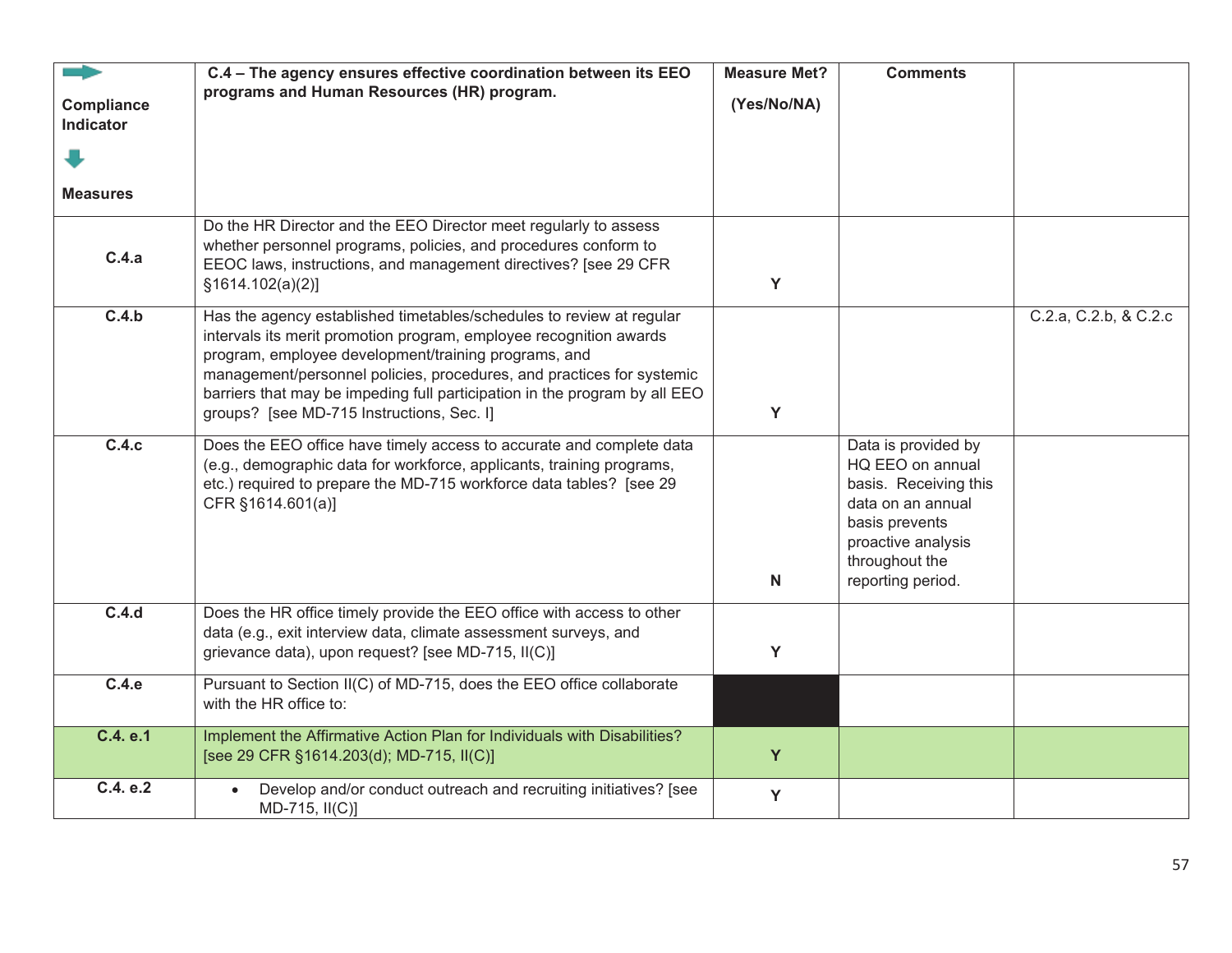| C.4. e.3                       | Develop and/or provide training for managers and employees?<br>[see MD-715, II(C)]                                                                                                                                                                                      | Y                   |                                                  |         |
|--------------------------------|-------------------------------------------------------------------------------------------------------------------------------------------------------------------------------------------------------------------------------------------------------------------------|---------------------|--------------------------------------------------|---------|
| C.4. e.4                       | Identify and remove barriers to equal opportunity in the<br>$\bullet$<br>workplace? [see MD-715, II(C)]                                                                                                                                                                 | Y                   |                                                  |         |
| C.4. e.5                       | Assist in preparing the MD-715 report? [see MD-715, II(C)]<br>$\bullet$                                                                                                                                                                                                 | $\overline{Y}$      |                                                  |         |
|                                |                                                                                                                                                                                                                                                                         |                     |                                                  |         |
| <u>andro</u>                   | C.5 - Following a finding of discrimination, the agency explores<br>whether it should take a disciplinary action.                                                                                                                                                       | <b>Measure Met?</b> | <b>Comments</b>                                  |         |
| Compliance<br><b>Indicator</b> |                                                                                                                                                                                                                                                                         | (Yes/No/NA)         |                                                  |         |
|                                |                                                                                                                                                                                                                                                                         |                     |                                                  |         |
| <b>Measures</b>                |                                                                                                                                                                                                                                                                         |                     |                                                  |         |
| C.5.a                          | Does the agency have a disciplinary policy and/or table of penalties that<br>covers discriminatory conduct? [see 29 CFR § 1614.102(a)(6); see also<br>Douglas v. Veterans Administration, 5 MSPR 280 (1981)]                                                            | Y                   |                                                  | C.3. a. |
| C.5.b                          | When appropriate, does the agency discipline or sanction managers and<br>employees for discriminatory conduct? [see 29 CFR §1614.102(a)(6)] If<br>"yes", please state the number of disciplined/sanctioned individuals<br>during this reporting period in the comments. | Y                   | <b>NONE DURING</b><br><b>REPORT PERIOD</b>       | C.3.c   |
| C.5.c                          | If the agency has a finding of discrimination (or settles cases in which a<br>finding was likely), does the agency inform managers and supervisors<br>about the discriminatory conduct? [see MD-715, II(C)]                                                             | Y                   |                                                  |         |
|                                |                                                                                                                                                                                                                                                                         |                     |                                                  |         |
|                                | C.6 - The EEO office advises managers/supervisors on EEO<br>matters.                                                                                                                                                                                                    | <b>Measure Met?</b> | <b>Comments</b>                                  |         |
| Compliance<br>Indicator        |                                                                                                                                                                                                                                                                         | (Yes/No/NA)         |                                                  |         |
|                                |                                                                                                                                                                                                                                                                         |                     |                                                  |         |
| <b>Measures</b>                |                                                                                                                                                                                                                                                                         |                     |                                                  |         |
| C.6.a                          | Does the EEO office provide management/supervisory officials with<br>regular EEO updates on at least an annual basis, including EEO<br>complaints, workforce demographics and data summaries, legal                                                                     | Y                   | WEEKLY, MONTHLY,<br>AND WHEN<br><b>NECESSARY</b> | C.1.a   |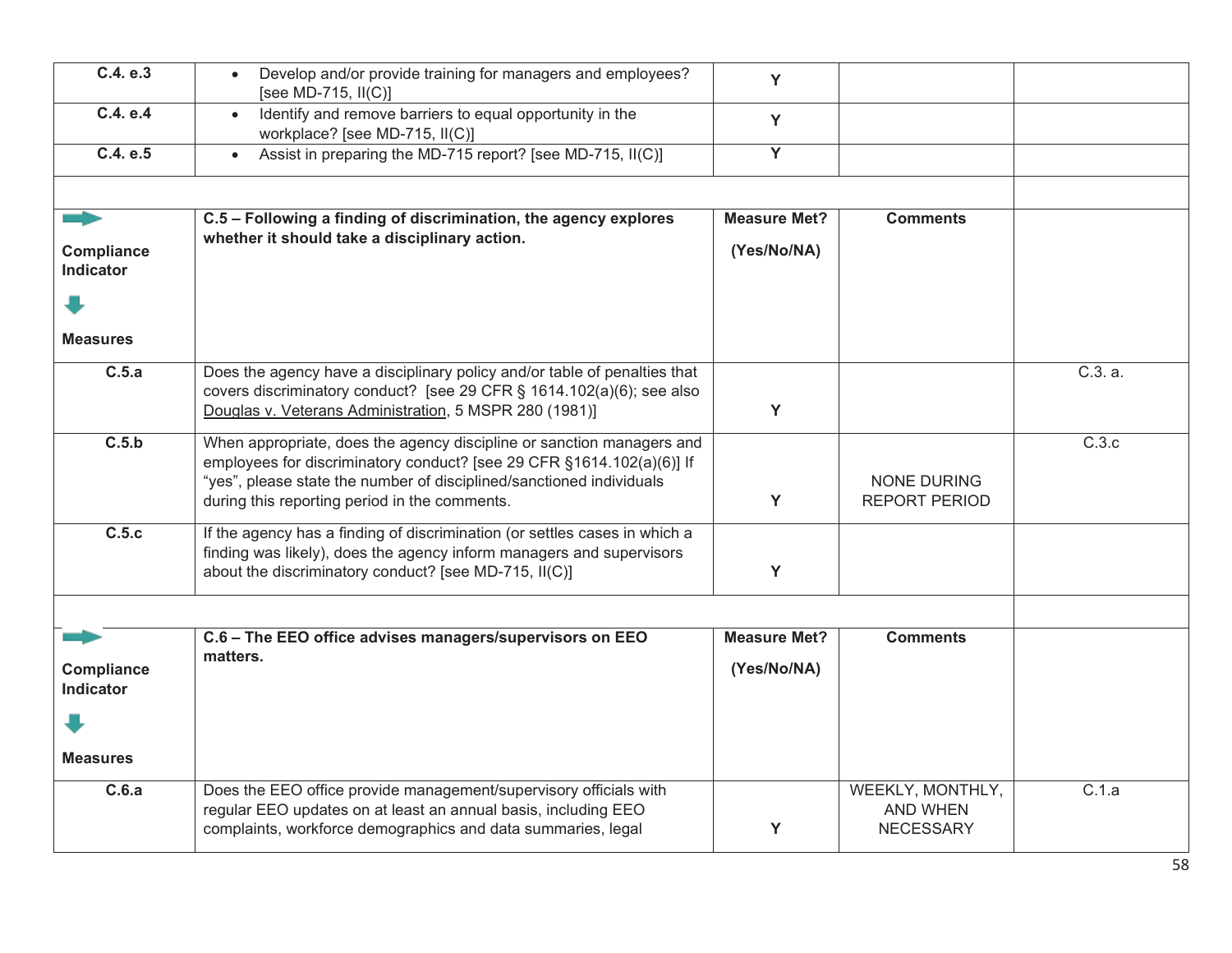|                         | updates, barrier analysis plans, and special emphasis updates? [see<br>MD-715 Instructions, Sec. I] If "yes", please identify the frequency of the<br>EEO updates in the comment column.                                                                                                                                                                                                                                    |                     |                 |  |
|-------------------------|-----------------------------------------------------------------------------------------------------------------------------------------------------------------------------------------------------------------------------------------------------------------------------------------------------------------------------------------------------------------------------------------------------------------------------|---------------------|-----------------|--|
| C.6.b                   | Are EEO officials readily available to answer managers' and supervisors'<br>questions or concerns? [see MD-715 Instructions, Sec. I]                                                                                                                                                                                                                                                                                        | Y                   |                 |  |
|                         |                                                                                                                                                                                                                                                                                                                                                                                                                             |                     |                 |  |
|                         | <b>Essential Element D: PROACTIVE PREVENTION</b>                                                                                                                                                                                                                                                                                                                                                                            |                     |                 |  |
|                         | This element requires that the agency head make early efforts to prevent discrimination and to identify and<br>eliminate barriers to equal employment opportunity.                                                                                                                                                                                                                                                          |                     |                 |  |
|                         | D.1 - The agency conducts a reasonable assessment to monitor                                                                                                                                                                                                                                                                                                                                                                | <b>Measure Met?</b> | <b>Comments</b> |  |
| Compliance<br>Indicator | progress towards achieving equal employment opportunity<br>throughout the year.                                                                                                                                                                                                                                                                                                                                             | (Yes/No/NA)         |                 |  |
|                         |                                                                                                                                                                                                                                                                                                                                                                                                                             |                     |                 |  |
| <b>Measures</b>         |                                                                                                                                                                                                                                                                                                                                                                                                                             |                     |                 |  |
| D.1.a                   | Does the agency have a process for identifying triggers in the<br>workplace? [see MD-715 Instructions, Sec. I]                                                                                                                                                                                                                                                                                                              | Y                   |                 |  |
| D.1.b                   | Does the agency regularly use the following sources of information for<br>trigger identification: workforce data; complaint/grievance data; exit<br>surveys; employee climate surveys; focus groups; affinity groups; union;<br>program evaluations; special emphasis programs; reasonable<br>accommodation program; anti-harassment program; and/or external<br>special interest groups? [see MD-715 Instructions, Sec. I] | Y                   |                 |  |
| <b>D.1.c</b>            | Does the agency conduct exit interviews or surveys that include<br>questions on how the agency could improve the recruitment, hiring,<br>inclusion, retention, and advancement of individuals with disabilities?<br>[see 29 CFR 1614.203(d)(1)(iii)(C)]                                                                                                                                                                     | Y                   |                 |  |
|                         |                                                                                                                                                                                                                                                                                                                                                                                                                             |                     |                 |  |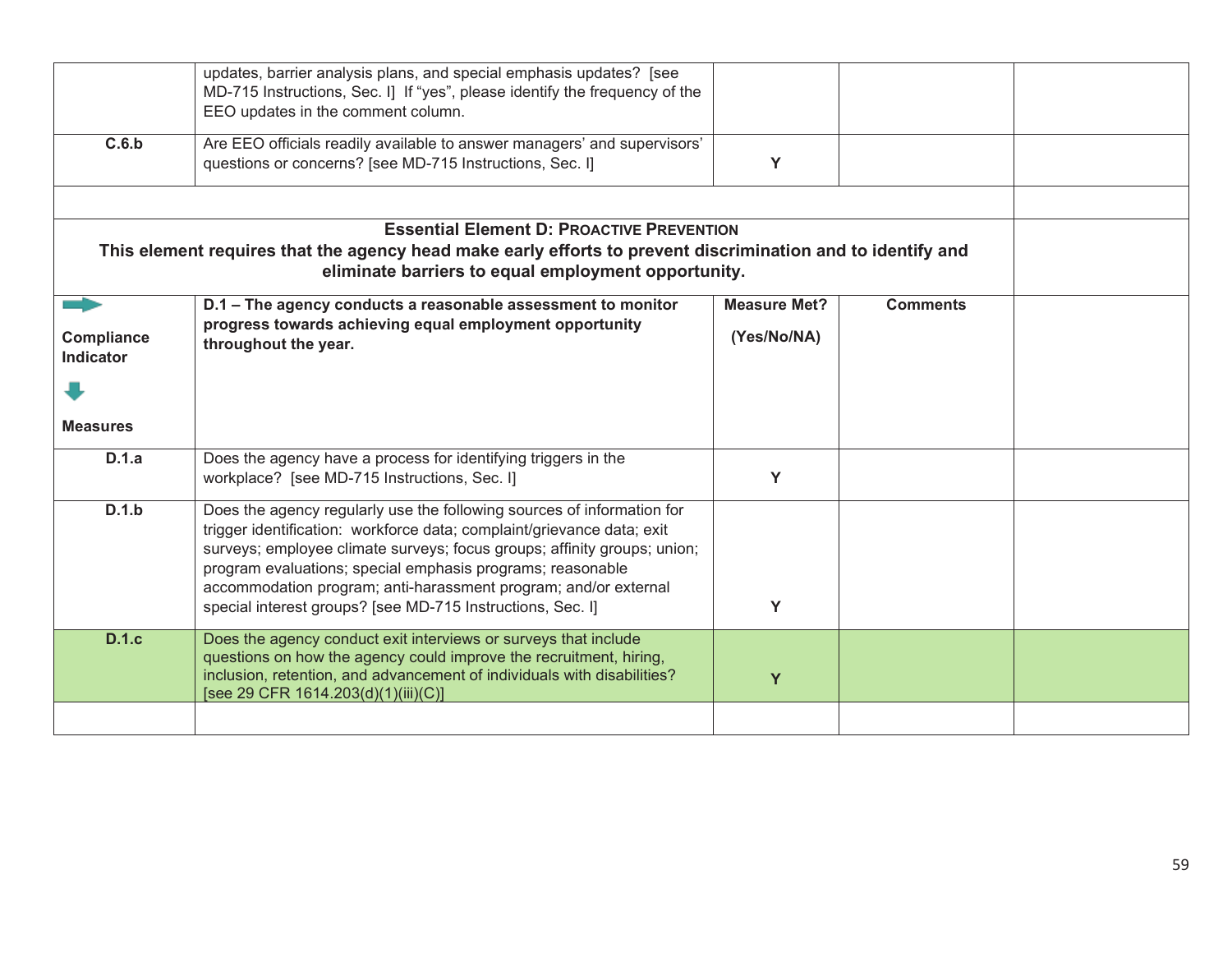|                                | D.2 - The agency identifies areas where barriers may exclude EEO<br>groups (reasonable basis to act.)                                                                                                                                                                                                                                                                                                                                                                                                 | <b>Measure Met?</b><br>(Yes/No/NA) | <b>Comments</b> |          |
|--------------------------------|-------------------------------------------------------------------------------------------------------------------------------------------------------------------------------------------------------------------------------------------------------------------------------------------------------------------------------------------------------------------------------------------------------------------------------------------------------------------------------------------------------|------------------------------------|-----------------|----------|
| Compliance<br><b>Indicator</b> |                                                                                                                                                                                                                                                                                                                                                                                                                                                                                                       |                                    |                 |          |
|                                |                                                                                                                                                                                                                                                                                                                                                                                                                                                                                                       |                                    |                 |          |
| <b>Measures</b>                |                                                                                                                                                                                                                                                                                                                                                                                                                                                                                                       |                                    |                 |          |
| D.2.a                          | Does the agency have a process for analyzing the identified triggers to<br>find possible barriers? [see MD-715, (II)(B)]                                                                                                                                                                                                                                                                                                                                                                              | Y                                  |                 |          |
| D.2.b                          | Does the agency regularly examine the impact of<br>management/personnel policies, procedures, and practices by race,<br>national origin, sex, and disability? [see 29 CFR §1614.102(a)(3)]                                                                                                                                                                                                                                                                                                            | Y                                  |                 | B.2. c.2 |
| D.2.c                          | Does the agency consider whether any group of employees or<br>applicants might be negatively impacted prior to making human resource<br>decisions, such as re-organizations and realignments? [see 29 CFR<br>§1614.102(a)(3)]                                                                                                                                                                                                                                                                         | Y                                  |                 | B.2. c.1 |
| D.2.d                          | Does the agency regularly review the following sources of information to<br>find barriers: complaint/grievance data, exit surveys, employee climate<br>surveys, focus groups, affinity groups, union, program evaluations, anti-<br>harassment program, special emphasis programs, reasonable<br>accommodation program; anti-harassment program; and/or external<br>special interest groups? [see MD-715 Instructions, Sec. I] If "yes",<br>please identify the data sources in the comments' column. | Y                                  |                 |          |
|                                |                                                                                                                                                                                                                                                                                                                                                                                                                                                                                                       |                                    |                 |          |
| Compliance<br>Indicator        | D.3 - The agency establishes appropriate action plans to remove<br>identified barriers.                                                                                                                                                                                                                                                                                                                                                                                                               | <b>Measure Met?</b><br>(Yes/No/NA) | <b>Comments</b> |          |
|                                |                                                                                                                                                                                                                                                                                                                                                                                                                                                                                                       |                                    |                 |          |
| <b>Measures</b>                |                                                                                                                                                                                                                                                                                                                                                                                                                                                                                                       |                                    |                 |          |
| D.3. a.                        | Does the agency effectively tailor action plans to address the identified<br>barriers, in particular policies, procedures, or practices? [see 29 CFR<br>§1614.102(a)(3)]                                                                                                                                                                                                                                                                                                                              | Y                                  |                 |          |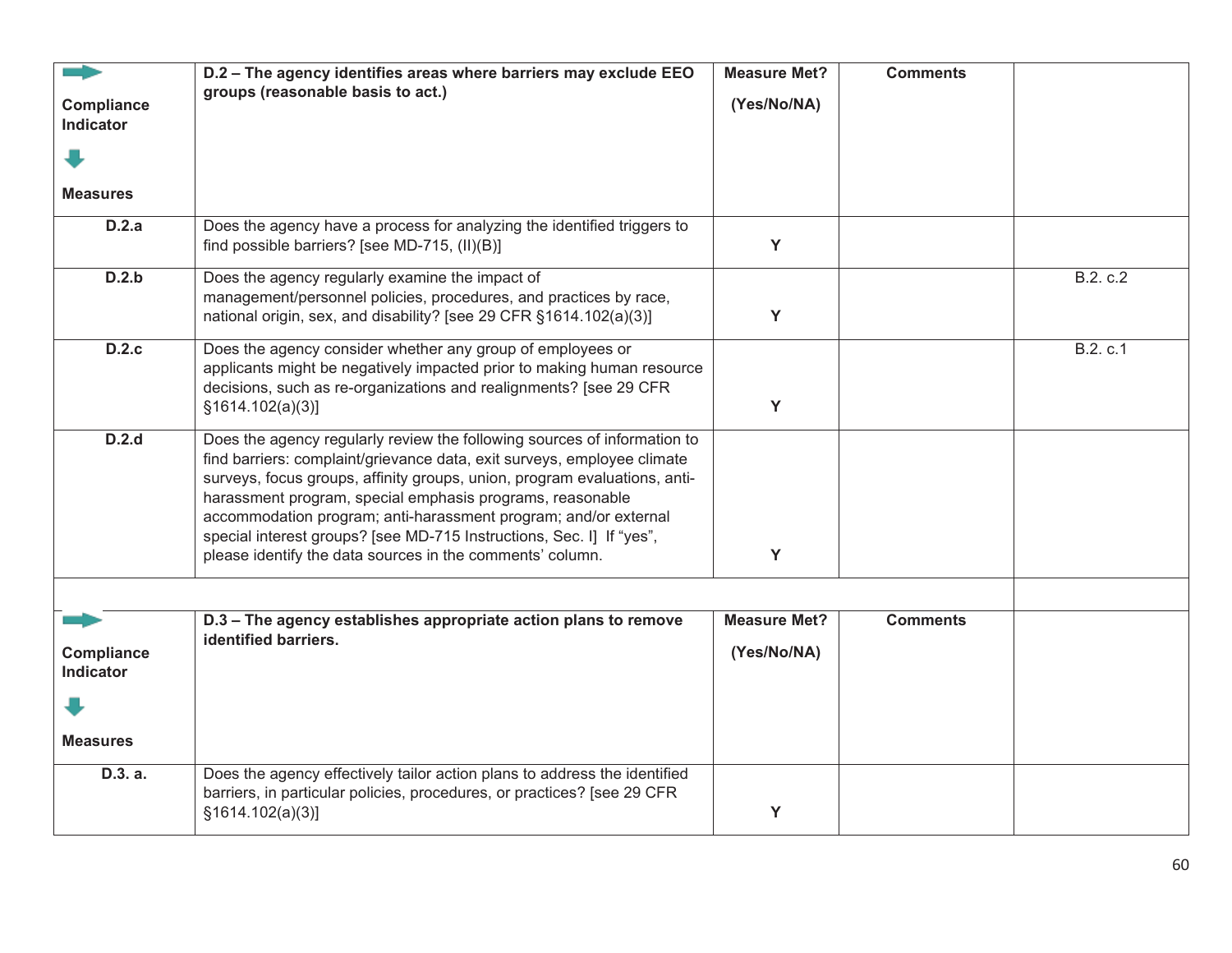| D.3.b                                      | If the agency identified one or more barriers during the reporting period,<br>did the agency implement a plan in Part I, including meeting the target<br>dates for the planned activities? [see MD-715, II(D)]                          | Y                                  | 30 SEP 22                                                         |  |
|--------------------------------------------|-----------------------------------------------------------------------------------------------------------------------------------------------------------------------------------------------------------------------------------------|------------------------------------|-------------------------------------------------------------------|--|
| <b>D.3.c</b>                               | Does the agency periodically review the effectiveness of the plans? [see<br>$MD-715, II(D)]$                                                                                                                                            | Y                                  |                                                                   |  |
|                                            |                                                                                                                                                                                                                                         |                                    |                                                                   |  |
| ➡<br><b>Compliance</b><br><b>Indicator</b> | D.4 - The agency has an affirmative action plan for people with<br>disabilities, including those with targeted disabilities.                                                                                                            | <b>Measure Met?</b><br>(Yes/No/NA) | <b>Comments</b>                                                   |  |
|                                            |                                                                                                                                                                                                                                         |                                    |                                                                   |  |
| <b>Measures</b>                            |                                                                                                                                                                                                                                         |                                    |                                                                   |  |
| D.4.a                                      | Does the agency post its affirmative action plan on its public website?<br>[see 29 CFR 1614.203(d)(4)] Please provide the internet address in the<br>comments.                                                                          | Y                                  | http://www.dla.mil/Lan<br>dandMaritime/About/O<br>ffices/EEO.aspx |  |
| D.4.b                                      | Does the agency take specific steps to ensure qualified people with<br>disabilities are aware of and encouraged to apply for job vacancies?<br>[see 29 CFR 1614.203(d)(1)(i)]                                                           | Y                                  |                                                                   |  |
| D.4.c                                      | Does the agency ensure that disability-related questions from members<br>of the public are answered promptly and correctly? [see 29 CFR<br>1614.203(d)(1)(ii)(A)]                                                                       | Y                                  |                                                                   |  |
| D.4.d                                      | Has the agency taken specific steps that are reasonably designed to<br>increase the number of persons with disabilities or targeted disabilities<br>employed at the agency until it meets the goals? [see 29 CFR<br>1614.203(d)(7)(ii)] | Y                                  |                                                                   |  |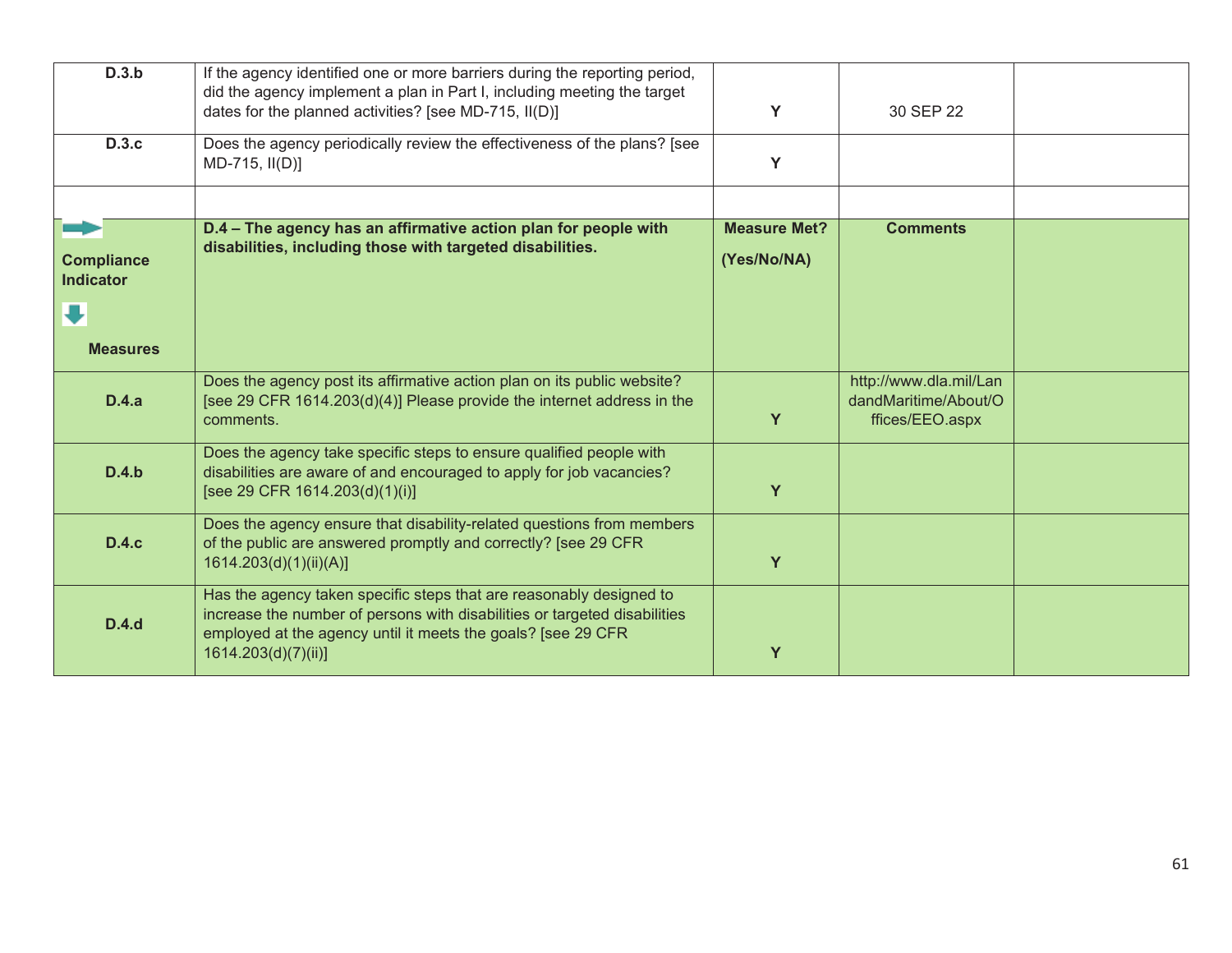| This element requires the agency head to ensure that there are effective systems for evaluating the impact and |                                                                                                                                                                                                                                                                    |                                    |                                                                                                                      |          |
|----------------------------------------------------------------------------------------------------------------|--------------------------------------------------------------------------------------------------------------------------------------------------------------------------------------------------------------------------------------------------------------------|------------------------------------|----------------------------------------------------------------------------------------------------------------------|----------|
|                                                                                                                | effectiveness of the agency's EEO programs and an efficient and fair dispute resolution process.                                                                                                                                                                   |                                    |                                                                                                                      |          |
| Compliance<br>Indicator                                                                                        | E.1 - The agency maintains an efficient, fair, and impartial<br>complaint resolution process.                                                                                                                                                                      | <b>Measure Met?</b><br>(Yes/No/NA) | <b>Comments</b>                                                                                                      |          |
|                                                                                                                |                                                                                                                                                                                                                                                                    |                                    |                                                                                                                      |          |
| <b>Measures</b>                                                                                                |                                                                                                                                                                                                                                                                    |                                    |                                                                                                                      |          |
| E.1.a                                                                                                          | Does the agency timely provide EEO counseling, pursuant to 29 CFR<br>§1614.105?                                                                                                                                                                                    | Y                                  | All cases that cannot<br>be counseled within<br>30 days have<br>agreements to extend<br>Pre-Complaint<br>Counseling. | E.3. a.1 |
| E.1.b                                                                                                          | Does the agency provide written notification of rights and responsibilities<br>in the EEO process during the initial counseling session, pursuant to 29<br>CFR §1614.105(b)(1)?                                                                                    | Y                                  |                                                                                                                      | E.3. a.2 |
| E.1.c                                                                                                          | Does the agency issue acknowledgment letters immediately upon<br>receipt of a formal complaint, pursuant to MD-110, Ch. 5(I)?                                                                                                                                      | Y                                  |                                                                                                                      |          |
| E.1.d                                                                                                          | Does the agency issue acceptance letters/dismissal decisions within a<br>reasonable time (e.g., 60 days) after receipt of the written EEO<br>Counselor report, pursuant to MD-110, Ch. 5(I)? If so, please provide the<br>average processing time in the comments. | Y                                  | Average Processing<br>Time:<br>20 days                                                                               |          |
| E.1.e                                                                                                          | Does the agency ensure all employees fully cooperate with EEO<br>counselors and EEO personnel in the EEO process, including granting<br>routine access to personnel records related to an investigation, pursuant<br>to 29 CFR §1614.102(b)(6)?                    | Y                                  |                                                                                                                      |          |
| E.1.f                                                                                                          | Does the agency timely complete investigations, pursuant to 29 CFR<br>§1614.108?                                                                                                                                                                                   | Y                                  |                                                                                                                      | E.3. a.3 |
| E.1.g                                                                                                          | If the agency does not timely complete investigations, does the agency<br>notify complainants of the date by which the investigation will be                                                                                                                       | Y                                  |                                                                                                                      |          |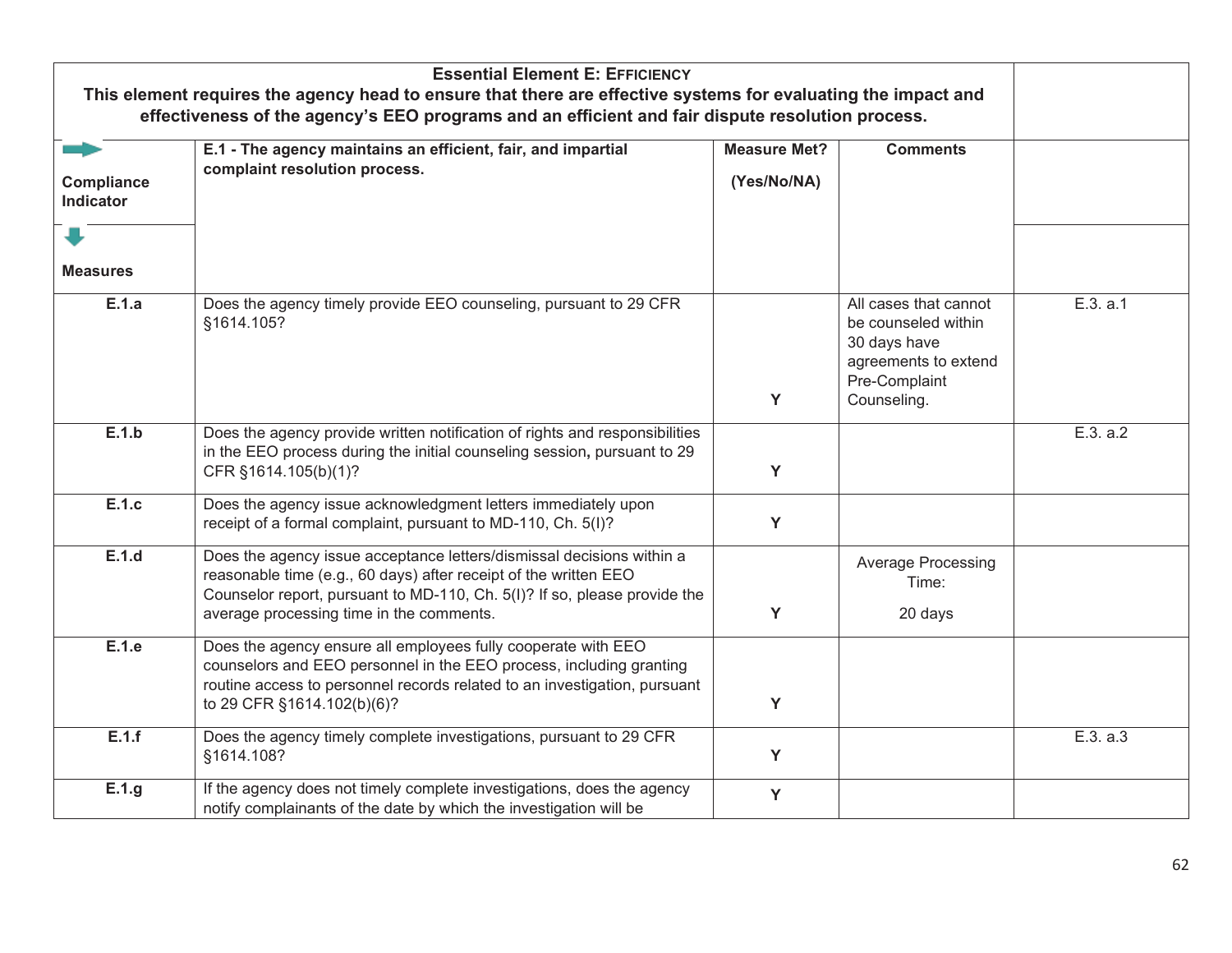|                                | completed and of their right to request a hearing or file a lawsuit,<br>pursuant to 29 CFR §1614.108(g)?                                                                                                                                                 |                     |                                                                                                                                                                                                                                                             |          |
|--------------------------------|----------------------------------------------------------------------------------------------------------------------------------------------------------------------------------------------------------------------------------------------------------|---------------------|-------------------------------------------------------------------------------------------------------------------------------------------------------------------------------------------------------------------------------------------------------------|----------|
| E.1.h                          | When the complainant does not request a hearing, does the agency<br>timely issue the final agency decision, pursuant to 29 CFR<br>§1614.110(b)?                                                                                                          | <b>NA</b>           | HQ EEO OPR                                                                                                                                                                                                                                                  | E.3. a.4 |
| E.1.i                          | Does the agency timely issue final actions follow receipt of the hearing<br>file and the administrative judge's decision, pursuant to 29 CFR<br>§1614.110(a)?                                                                                            | <b>NA</b>           | HQ EEO OPR                                                                                                                                                                                                                                                  | E.3. a.7 |
| $E.1.$ j                       | If the agency uses contractors to implement any stage of the EEO<br>complaint process, does the agency hold them accountable for poor<br>work product and/or delays? [See MD-110, Ch. 5(V)(A)] If "yes", please<br>describe how in the comments' column. | <b>NA</b>           | Contractors are<br>required to comply<br>with terms outlined in<br>contract Performance<br>Work Statement and a<br><b>Quality Assurance</b><br>Statement of<br>Performance is issue<br>summarizing<br>performance of each<br>task order<br>(investigation). | E.2.c    |
| E.1.k                          | If the agency uses employees to implement any stage of the EEO<br>complaint process, does the agency hold them accountable for poor<br>work product and/or delays during performance review? [See MD-110,<br>Ch. $5(V)(A)$ ]                             | Y                   | <b>DPMAP</b>                                                                                                                                                                                                                                                |          |
| E.1.1                          | Does the agency submit complaint files and other documents in the<br>proper format to EEOC through the Federal Sector EEO Portal (Feeds)?<br>[See 29 CFR § 1614.403(g)]                                                                                  | Y                   |                                                                                                                                                                                                                                                             |          |
|                                | E.2 - The agency has a neutral EEO process.                                                                                                                                                                                                              | <b>Measure Met?</b> | <b>Comments</b>                                                                                                                                                                                                                                             |          |
| Compliance<br><b>Indicator</b> |                                                                                                                                                                                                                                                          | (Yes/No/NA)         | <b>Revised Indicator</b>                                                                                                                                                                                                                                    |          |
|                                |                                                                                                                                                                                                                                                          |                     |                                                                                                                                                                                                                                                             |          |
| <b>Measures</b>                |                                                                                                                                                                                                                                                          |                     |                                                                                                                                                                                                                                                             |          |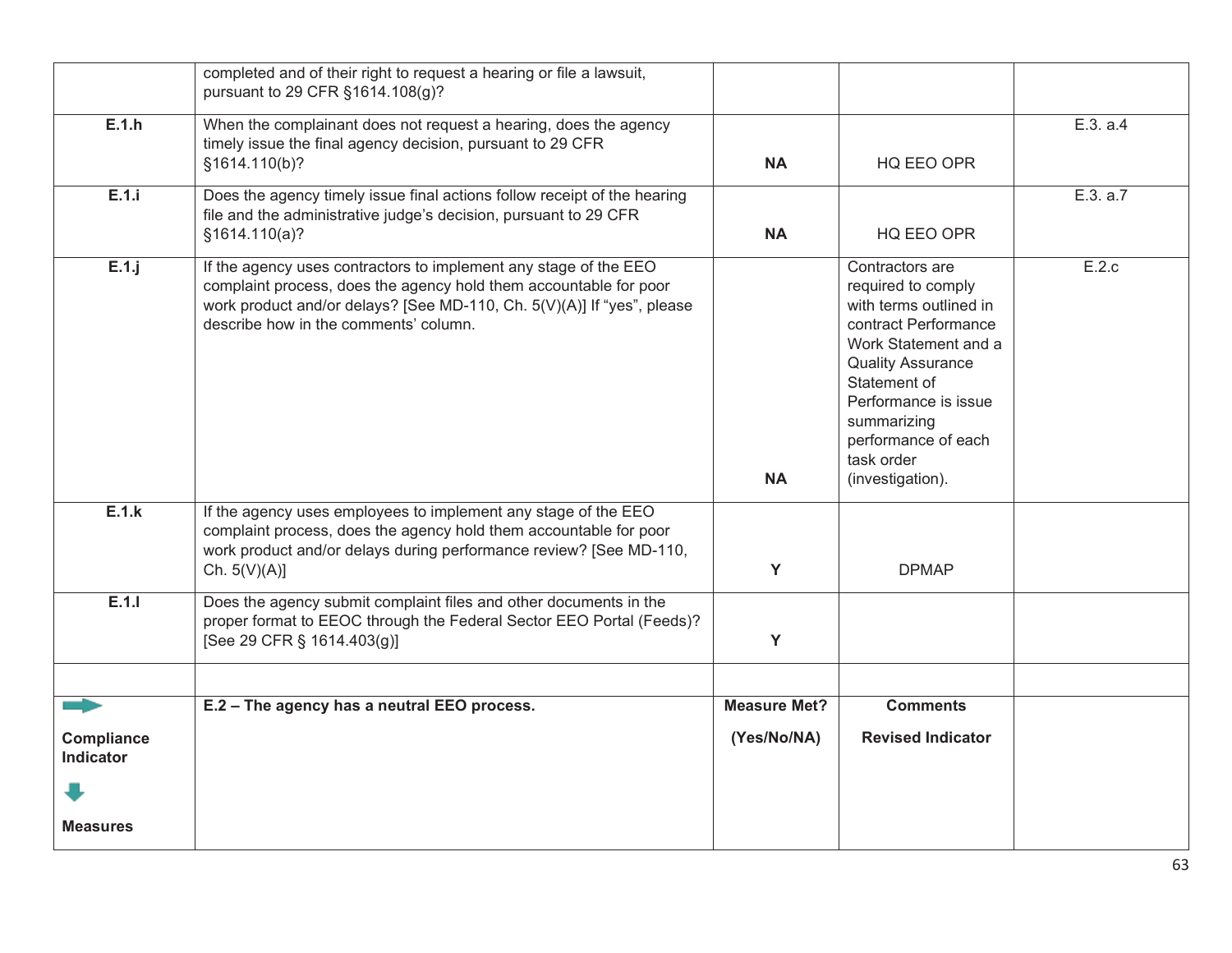| E.2.a                          | Has the agency established a clear separation between its EEO<br>complaint program and its defensive function? [see MD-110, Ch.<br>1(IV)(D)]                                                                                                                                                                           | Y                                  |                                                                                                    |       |
|--------------------------------|------------------------------------------------------------------------------------------------------------------------------------------------------------------------------------------------------------------------------------------------------------------------------------------------------------------------|------------------------------------|----------------------------------------------------------------------------------------------------|-------|
| E.2.b                          | When seeking legal sufficiency reviews, does the EEO office have<br>access to sufficient legal resources separate from the agency<br>representative? [see MD-110, Ch. 1(IV)(D)] If "yes", please identify the<br>source/location of the attorney who conducts the legal sufficiency review<br>in the comment's column. | Y                                  | Office of General<br>Counsel has<br>designated two<br>attorneys to conduct<br>sufficiency reviews. | E.6.a |
| E.2.c                          | If the EEO office relies on the agency's defensive function to conduct the<br>legal sufficiency review, is there a firewall between the reviewing<br>attorney and the agency representative? [see MD-110, Ch. 1(IV)(D)]                                                                                                | Y                                  | The defensive function<br>is separate from the<br>defensive function                               |       |
| E.2.d                          | Does the agency ensure that its agency representative does not intrude<br>upon EEO counseling, investigations, and final agency decisions? [see<br>MD-110, Ch. 1(IV)(D)]                                                                                                                                               | Y                                  |                                                                                                    | E.6.b |
| E.2.e                          | If applicable, are processing time frames incorporated for the legal<br>counsel's sufficiency review for timely processing of complaints? [see<br>EEOC Report, Attaining a Model Agency Program: Efficiency (Dec. 1,<br>$2004$ ]                                                                                       | Y                                  |                                                                                                    | E.6.c |
|                                |                                                                                                                                                                                                                                                                                                                        |                                    |                                                                                                    |       |
| Compliance<br><b>Indicator</b> | E.3 - The agency has established and encouraged the widespread<br>use of a fair alternative dispute resolution (ADR) program.                                                                                                                                                                                          | <b>Measure Met?</b><br>(Yes/No/NA) | <b>Comments</b>                                                                                    |       |
| <b>Measures</b>                |                                                                                                                                                                                                                                                                                                                        |                                    |                                                                                                    |       |
| E.3.a                          | Has the agency established an ADR program for use during both the<br>pre-complaint and formal complaint stages of the EEO process? [see 29<br>CFR §1614.102(b)(2)]                                                                                                                                                     | Y                                  |                                                                                                    | E.4.a |
| E.3.b                          | Does the agency require managers and supervisors to participate in<br>ADR once it has been offered? [see MD-715, II(A)(1)]                                                                                                                                                                                             | Y                                  |                                                                                                    | E.4.c |
| E.3.c                          | Does the agency encourage all employees to use ADR, where ADR is<br>appropriate? [see MD-110, Ch. 3(IV)(C)]                                                                                                                                                                                                            | Y                                  |                                                                                                    | D.2.a |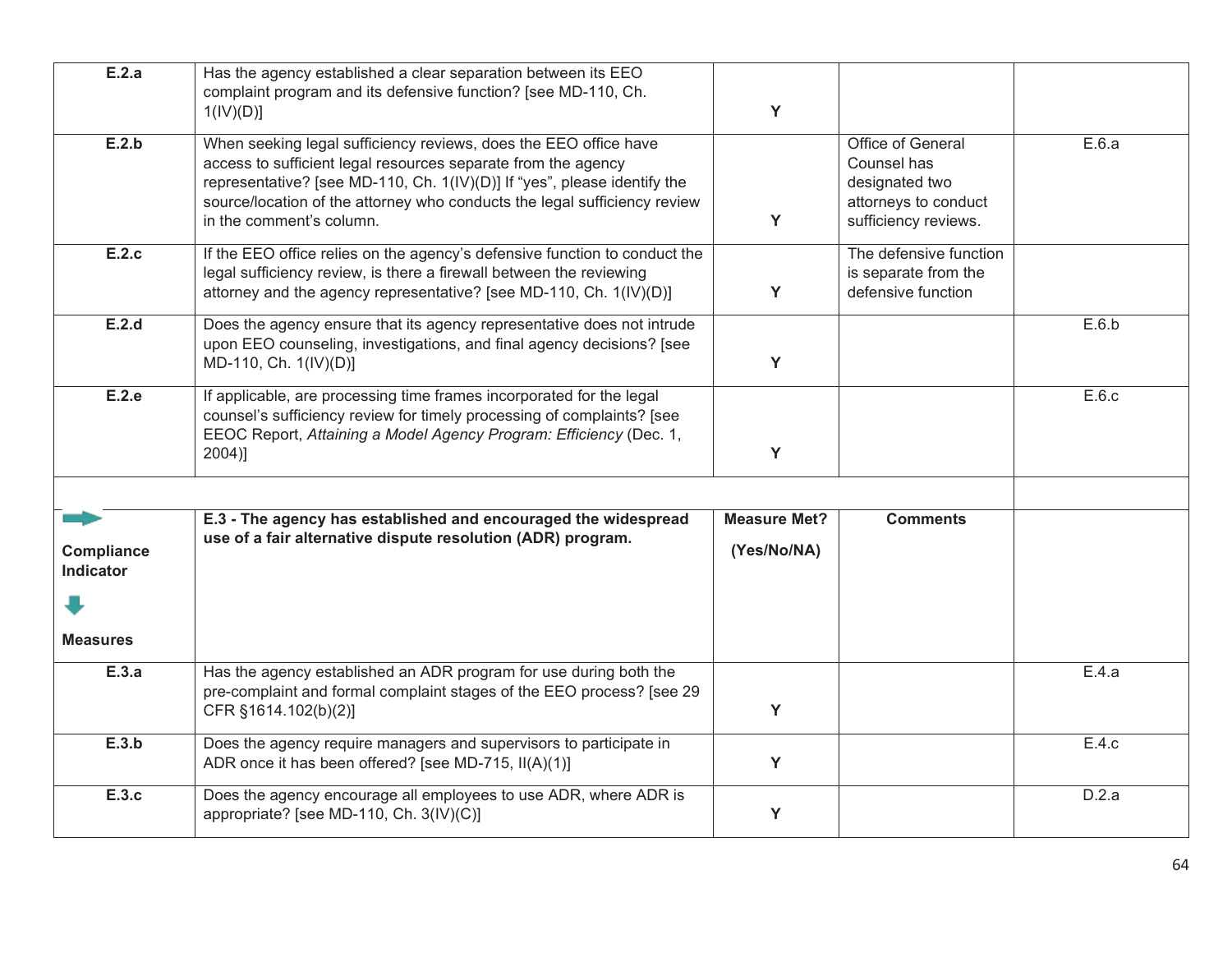| E.3.d | Does the agency ensure a management official with settlement authority<br>is accessible during the dispute resolution process? [see MD-110, Ch.<br>3(III)(A)(9)] |  |       |
|-------|------------------------------------------------------------------------------------------------------------------------------------------------------------------|--|-------|
| E.3.e | Does the agency prohibit the responsible management official named in<br>the dispute from having settlement authority? [see MD-110, Ch. 3(I)]                    |  | E.4.d |
| E.3.f | Does the agency annually evaluate the effectiveness of its ADR<br>program? [see MD-110, Ch. $3(II)(D)$ ]                                                         |  |       |

| <b>Compliance</b><br><b>Indicator</b><br><b>Measures</b> | E.4 - The agency has effective and accurate data collection<br>systems in place to evaluate its EEO program.                                                                                     | <b>Measure Met?</b><br>(Yes/No/NA) | <b>Comments</b>                                                    |       |
|----------------------------------------------------------|--------------------------------------------------------------------------------------------------------------------------------------------------------------------------------------------------|------------------------------------|--------------------------------------------------------------------|-------|
| E.4.a                                                    | Does the agency have systems in place to accurately collect, monitor,<br>and analyze the following data?                                                                                         |                                    |                                                                    |       |
| E.4. a.1                                                 | Complaint activity, including the issues and bases of the<br>complaints, the aggrieved individuals/complainants, and the<br>involved management official? [see MD-715, II(E)]                    | Y                                  | iComplaints                                                        | E.5.a |
| E.4. a.2                                                 | The race, national origin, sex, and disability status of agency<br>employees? [see 29 CFR §1614.601(a)]                                                                                          | Y                                  | iComplaints                                                        | E.5.c |
| E.4. a.3                                                 | Recruitment activities? [see MD-715, II(E)]                                                                                                                                                      | Y                                  |                                                                    | E.5.f |
| E.4. a.4                                                 | External and internal applicant flow data concerning the<br>$\bullet$<br>applicants' race, national origin, sex, and disability status? [see<br>$MD-715, II(E)$                                  | N                                  | <b>Applicant Flow Data</b><br>has not been provided<br>since 2017. |       |
| E.4. a.5                                                 | The processing of requests for reasonable accommodation? [29<br>CFR § 1614.203(d)(4)]                                                                                                            | Y                                  | <b>EEO RAM</b>                                                     |       |
| E.4. a.6                                                 | The processing of complaints for the anti-harassment program?<br>[see EEOC Enforcement Guidance on Vicarious Employer<br>Liability for Unlawful Harassment by Supervisors (1999), §<br>$V.C.2$ ] | Υ                                  | OPR J1                                                             |       |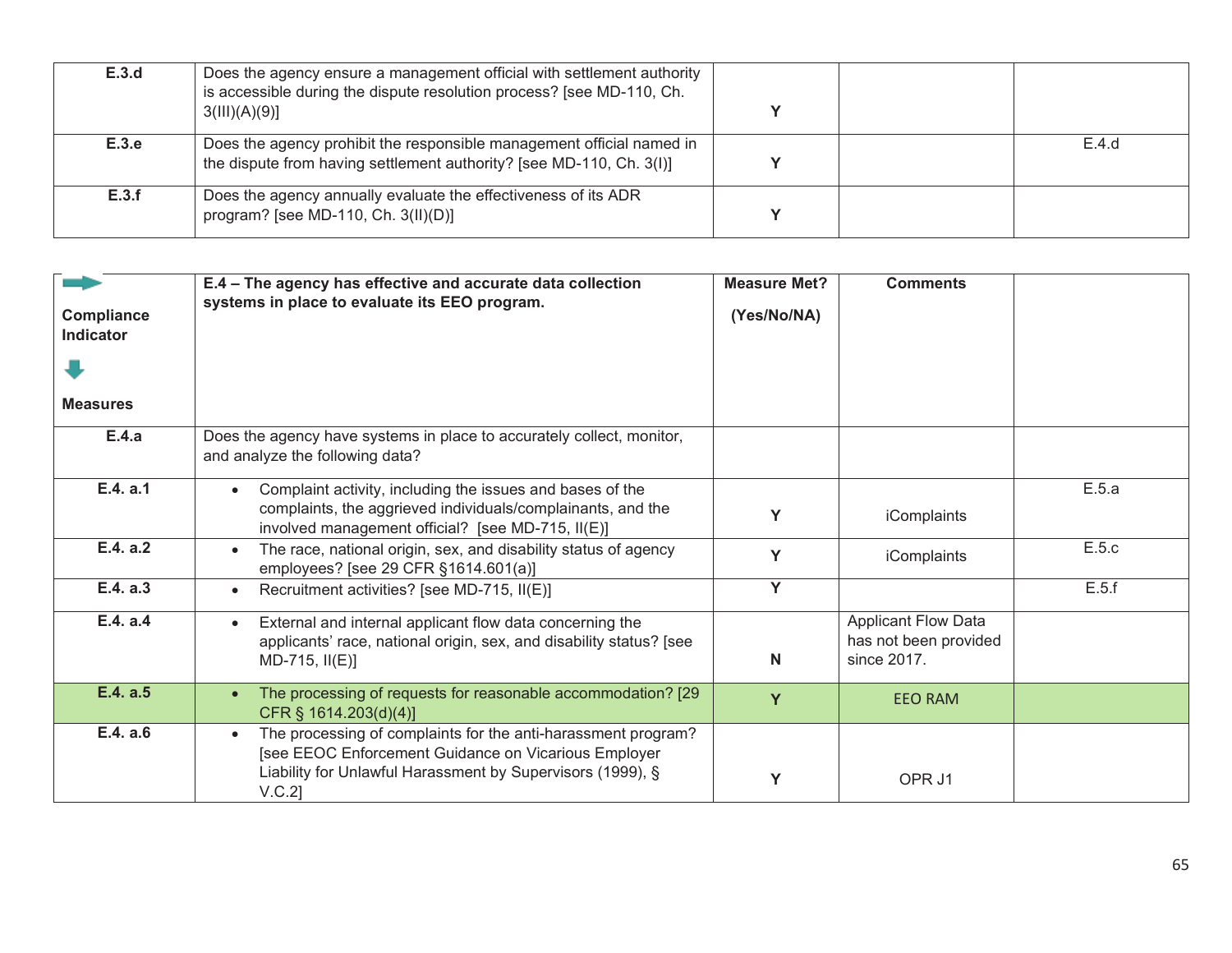| E.4.b                                                                                                                                                                                                           | Does the agency have a system in place to re-survey the workforce on a<br>regular basis? [MD-715 Instructions, Sec. I]                                                                                                    | Y                   | <b>DENISON</b>                                |       |  |
|-----------------------------------------------------------------------------------------------------------------------------------------------------------------------------------------------------------------|---------------------------------------------------------------------------------------------------------------------------------------------------------------------------------------------------------------------------|---------------------|-----------------------------------------------|-------|--|
|                                                                                                                                                                                                                 |                                                                                                                                                                                                                           |                     |                                               |       |  |
|                                                                                                                                                                                                                 | E.5 - The agency identifies and disseminates significant trends and                                                                                                                                                       | <b>Measure Met?</b> | <b>Comments</b>                               |       |  |
| Compliance<br><b>Indicator</b>                                                                                                                                                                                  | best practices in its EEO program.                                                                                                                                                                                        | (Yes/No/NA)         |                                               |       |  |
|                                                                                                                                                                                                                 |                                                                                                                                                                                                                           |                     |                                               |       |  |
| <b>Measures</b>                                                                                                                                                                                                 |                                                                                                                                                                                                                           |                     |                                               |       |  |
| E.5.a                                                                                                                                                                                                           | Does the agency monitor trends in its EEO program to determine<br>whether the agency is meeting its obligations under the statutes EEOC<br>enforces? [see MD-715, II(E)] If "yes", provide an example in the<br>comments. | Y                   | <b>PARTICIPATION</b><br><b>RATE BRIEFINGS</b> | E.5.e |  |
| E.5.b                                                                                                                                                                                                           | Does the agency review other agencies' best practices and adopt them,<br>where appropriate, to improve the effectiveness of its EEO program?<br>[see MD-715, II(E)] If "yes", provide an example in the comments.         | Y                   |                                               | E.5.g |  |
| E.5.c                                                                                                                                                                                                           | Does the agency compare its performance in the EEO process to other<br>federal agencies of similar size? [see MD-715, II(E)]                                                                                              | Y                   |                                               | E.3.a |  |
| <b>Essential Element F: RESPONSIVENESS AND LEGAL COMPLIANCE</b><br>This element requires federal agencies to comply with EEO statutes and EEOC regulations, policy guidance, and other written<br>instructions. |                                                                                                                                                                                                                           |                     |                                               |       |  |
|                                                                                                                                                                                                                 | F.1 - The agency has processes in place to ensure timely and full                                                                                                                                                         | <b>Measure Met?</b> | <b>Comments</b>                               |       |  |
| Compliance<br><b>Indicator</b>                                                                                                                                                                                  | compliance with EEOC Orders and settlement agreements.                                                                                                                                                                    | (Yes/No/NA)         |                                               |       |  |
|                                                                                                                                                                                                                 |                                                                                                                                                                                                                           |                     |                                               |       |  |
| <b>Measures</b>                                                                                                                                                                                                 |                                                                                                                                                                                                                           |                     |                                               |       |  |
| F.1.a                                                                                                                                                                                                           | Does the agency have a system of management controls to ensure that<br>its officials timely comply with EEOC orders/directives and final agency<br>actions? [see 29 CFR §1614.102(e); MD-715, II(F)]                      | Y                   |                                               | F.1.a |  |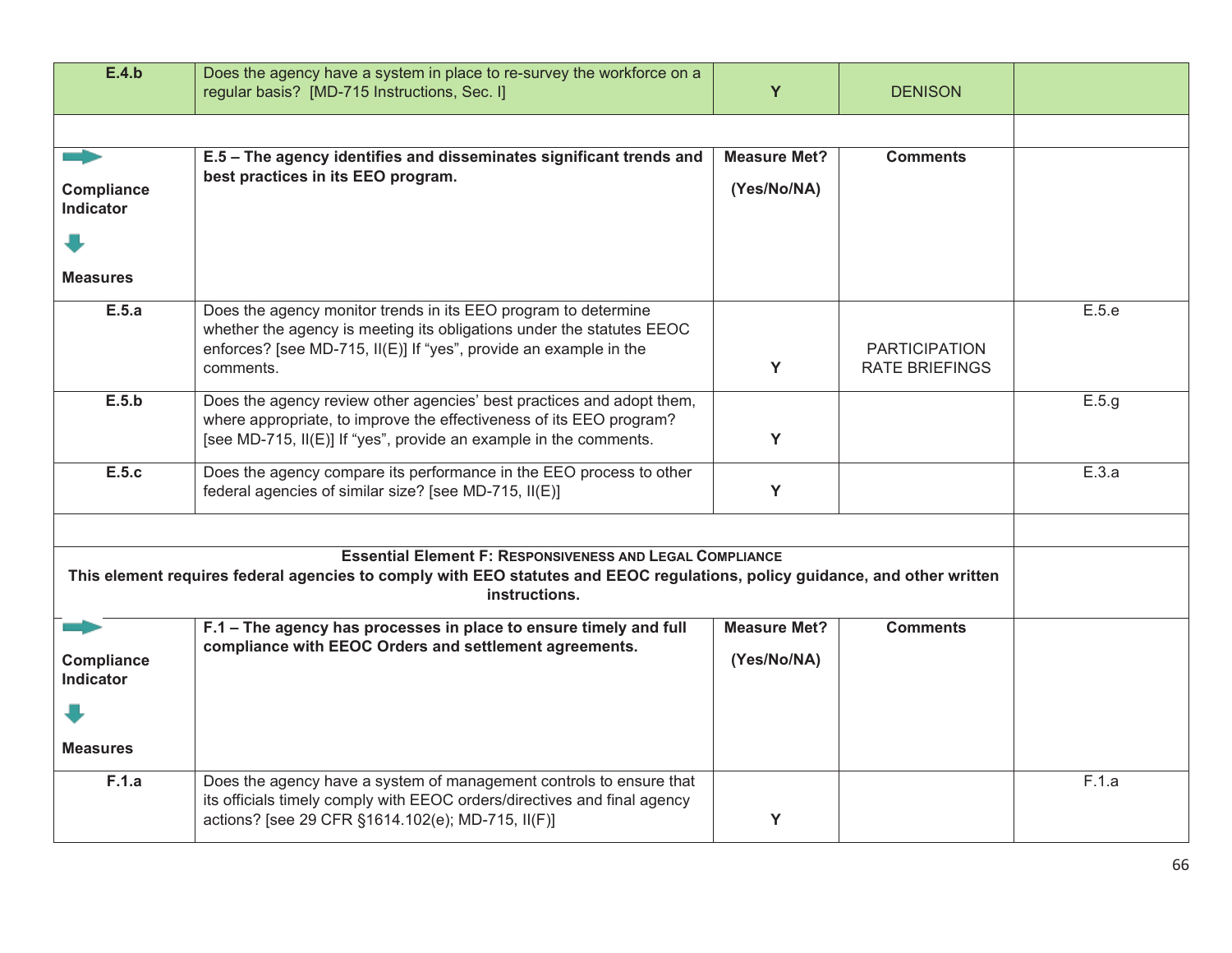| F.1.b        | Does the agency have a system of management controls to ensure the<br>timely, accurate, and complete compliance with resolutions/settlement<br>agreements? [see MD-715, II(F)]                                              | iComplaints; Excel;<br>Outlook | E.3. a.6 |
|--------------|-----------------------------------------------------------------------------------------------------------------------------------------------------------------------------------------------------------------------------|--------------------------------|----------|
| <b>F.1.c</b> | Are there procedures in place to ensure the timely and predictable<br>processing of ordered monetary relief? [see MD-715, II(F)]                                                                                            |                                | F.2. a.1 |
| F.1.d        | Are procedures in place to process other forms of ordered relief<br>promptly? [see MD-715, $I I(F)$ ]                                                                                                                       |                                | F.2. a.2 |
| F.1.e        | When EEOC issues an order requiring compliance by the agency, does<br>the agency hold its compliance officer(s) accountable for poor work<br>product and/or delays during performance review? [see MD-110, Ch.<br>9(IX)(H)] |                                | F.3. a.  |

| <b>Compliance</b><br><b>Indicator</b><br><b>Measures</b> | F.2 - The agency complies with the law, including EEOC<br>regulations, management directives, orders, and other written<br>instructions.                                                       | <b>Measure Met?</b><br>(Yes/No/NA) | <b>Comments</b> |                |
|----------------------------------------------------------|------------------------------------------------------------------------------------------------------------------------------------------------------------------------------------------------|------------------------------------|-----------------|----------------|
| F.2.a                                                    | Does the agency timely respond and fully comply with EEOC orders?<br>[see 29 CFR §1614.502; MD-715, II(E)]                                                                                     |                                    |                 | C.3.d          |
| F.2. a.1                                                 | When a complainant requests a hearing, does the agency timely forward<br>the investigative file to the appropriate EEOC hearing office? [see 29<br>CFR §1614.108(g)]                           | Υ                                  |                 | E.3. a.5       |
| F.2. a.2                                                 | When there is a finding of discrimination that is not the subject of an<br>appeal by the agency, does the agency ensure timely compliance with<br>the orders of relief? [see 29 CFR §1614.501] | Υ                                  |                 | E.3. a.7       |
| F.2. a.3                                                 | When a complainant files an appeal, does the agency timely forward the<br>investigative file to EEOC's Office of Federal Operations? [see 29 CFR<br>\$1614.403(e)]                             | Y                                  |                 |                |
| F.2. a.4                                                 | Pursuant to 29 CFR §1614.502, does the agency promptly provide<br>EEOC with the required documentation for completing compliance?                                                              |                                    |                 | F.3.d (1 to 9) |